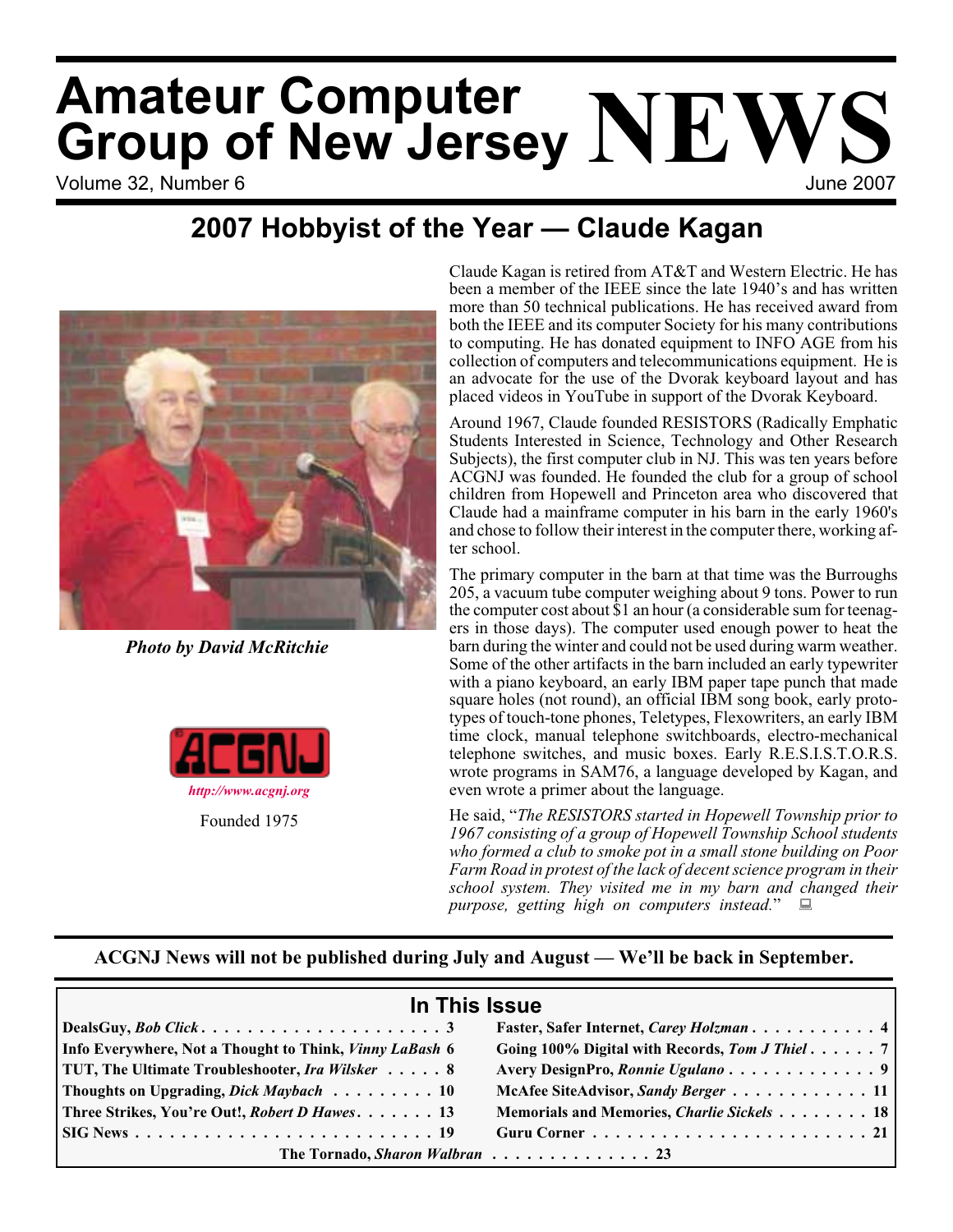#### **Officers, Directors and Leaders Officers Board of Directors**<br> **President Director Mike Redlich** (908) 246-0410 **Director Emeritus** President Mike Alexander Mike Sol Libes (609) 520-9024<br>
President Mike Bill Farrell (732) 572-3481<br>
President Mike Bill Farrell (732) 572-3481 Vice President Mark Douches (908) 889-2366 Through 2008 Bill Farrell (732) 572-3481 Treasurer Lela Rames **David McRichie** David McRichie Secretary Evan Williams (908) 359-8070 Lenny Thomas Past President Frank Warren (908) 756-7898 Malthi Masurekar (732) 560-1534 **Special Interest Groups** Through 2007 Gregg McCarthy Net Jim Wong 31 Jim Wong 2008) 353-8036 Best Choice Investment Norm Wiss<br>
C Languages Bruce Arnold (908) 735-7898 (908) 700 Morm Wiss (973) 560-9070 C Languages Bruce Arnold (908) 735-7898<br>Firefox Activity David McRitchie Firefox Activity David McRitchie **Standing Committees** Genealogy Frank Warren (908) 756-1681 APCUG Rep. Frank Warren (908) 756-1681 Investing Jim Cooper Facilities Facilities John Raff (973) 992-9002<br>Java Michael Redlich (908) 537-4915 Financial Mark Douches (908) 889-2366 Java Michael Redlich (908) 537-4915 Financial Mark Douches (908) 889-2366 Layman's Forum Matthew Skoda (908) 359-8842 Historian Lenny Thomas LUNICS Andreas Meyer Membership Mark Douches (908) 889-2366 NJ Gamers Gregg McCarthy Newsletter — open — open — Online Auction Bill Brown Trenton ComputerFest Mike Redlich (908) 246-0410 VBA & Excel James Ditaranto (201) 986-1104 John Raff (973) 992-9002 Web Dev Evan Williams (908) 359-8070 Vendor Liaison Bill Farrell (732) 572-3481 Window Pains John Raff (973) 560-9070 Webmaster John Raff (973) 992-9002

# **ACGNJ News**

**Editor**

Barbara DeGroot 145 Gun Club Road Palmerton PA 18071 Tel: (570) 606-3596 bdegroot@ptd.net

# **Publisher**

#### **Associate Editor** Bill Farrell (732) 572-3481 *wfarr18124@aol.com*

**ACGNJ News** is published by the Ama- teur Computer Group of New Jersey, In- corporated (ACGNJ), PO Box 135, Scotch Plains NJ 07076. ACGNJ, a non-profit ed-<br>ucational corporation, is an independent computer user group. Opinions expressed<br>herein are solely those of the individual author or editor. This publication is **Copy-**<br>right © 2007 by the Amateur Computer<br>Group of New Jersey, Inc., all rights re-**Group of New Jersey, Inc., all rights re- served. Permission to reprint with ap- propriate credit is hereby given to non-profit organizations.**

**Submissions:** Articles, reviews, cartoons, illustrations. Most common formats are acceptable. Graphics embedded in the docu-<br>ment must also be included as separate files. Fax or mail hard copy and/or disk to editor: OR e-mail to Editor. **Always con**firm. Date review and include name of word processor used, your name, address and phone *and* name, address and phone of manufacturer, if available.

**Tips for reviewers:** Why does anyone need it? Why did you like it or hate it? Ease (or difficulty) of installation, learning and use. Would you pay for it?

**Advertising:** Non-commercial announce- ments from members are free. Commercial ads 15 cents per word, \$5 minimum. Camera ready display ads: Full page (7 x 10 inches) \$150, two-thirds page (4½ x 10) \$115, half-page \$85, one-third \$57, quarter \$50, eighth \$30. Discount 10% on 3 or more con- secutive insertions. Enclose payment.

**Publication Exchange:** Other computer user groups are invited to send a subscription to ACGNJ at the address below. We will re- spond in kind.

**Address Changes** should be directed to Martin Rosenblum (*m.rosenblum@ieee.org*) and/or to his attention at ACGNJ at the ad- dress below.

**Membership**, including subscription: 1 year \$25, 2 years \$40, 3 years \$55. Student or Senior Citizen (over 65): 1 year \$20, 3 years \$45. Family of member, without subscription, \$10 per year. Send name, address and payment to ACGNJ, PO Box 135, Scotch Plains NJ 07076.

**Typographic Note**: The ACGNJ News is produced using Corel Ventura 5. Font fami- lies used are Times New Roman (TT) for body text, Arial (TT) for headlines.

### **E-Mail Addresses**

Here are the e-mail addresses of ACGNJ Officers, Directors and SIG Leaders (and the Newsletter Editor). This list is also at (*<http://www.acgnj.org/officers.html>*).

| <b>Bruce Arnold</b>  | barnold@ieee.org                              |
|----------------------|-----------------------------------------------|
| <b>Bill Brown</b>    | onlineauction@acgnj.org                       |
| Jim Cooper           | $\lim$ ( <i>a</i> ) the coopers or g          |
| Barbara DeGroot      | bdegroot@ptd.net                              |
| Mark Douches         | pcproblems@pobox.com                          |
| <b>Bill Farrell</b>  | wfarr18124@aol.com                            |
| Sol Libes            | sol@libes.com                                 |
| Malthi Masurekar     | masureka@umdnj.edu                            |
| Gregg McCarthy       | greggmc@optonline.net                         |
| David McRichie       | dmcritchie@hotmail.com                        |
| Andreas Meyer        | lunics@acgnj.org                              |
| Arnold Milstein      | mrflark@yahoo.com                             |
| John Raff            | john@jraff.com                                |
| Lela Rames           | lrames@att.net                                |
| Mike Redlich         | mike@redlich.net                              |
| Matt Skoda           | som359@aol.com                                |
| Keith Sproul         | ksproul@noc.rutgers.edu                       |
| Lenny Thomas         | lennythomas@technologist.com                  |
| <b>Scott Vincent</b> | scottvin@optonline.net                        |
| Frank Warren         | kb4cyc@webwarren.com                          |
|                      | Evan Williams tech@evanwilliamsconsulting.com |
| Norm Wiss            | cut.up@verizon.net                            |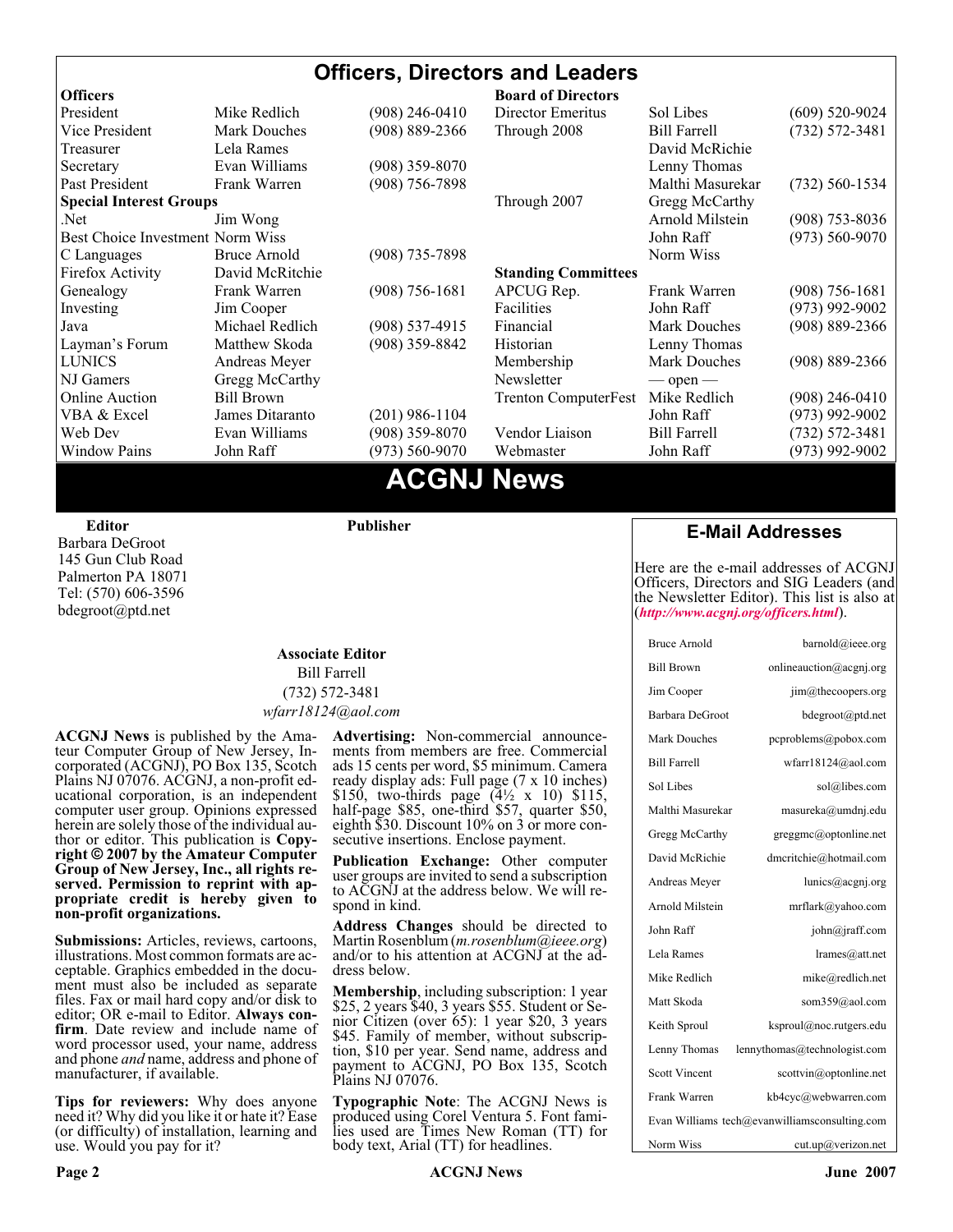# **From the DealsGuy**

*Bob Click (bobclick@mindspring.com), Greater Orlando Computer Users Group*

This article about a new operating system to be released later theirs, but edited by me to shorten them, and correct some this year might interest you. *[http://informationweek.com/](http://www.informationweek.com/showArticle.jhtml)* It's a free XML-based OS that runs inside a Web browser. Free software, especially an OS, might be good news, but we'll see when it is introduced.

Also, here is an article about some amazing technology to "rewire the brain" of stroke victims and perhaps help the patients develop movement. *[http://www.informationweek.com/](http://www.informationweek.com/showArticle.jhtml)*

In the Feb. 5, 2007, issue of Information Week was a lengthy article about conflicting opinions inside the open source community that are hindering further development of it; even some of the foremost developers don't agree. *[http://www.informationweek.com/](http://www.informationweek.com/showArticle.jhtml?articleID=197002953 )*. There were also some side articles on particular versions.

We worked the 2007 CTIA Wireless show *<http://www.ctia.org>* that you might have seen news reports on. It was a large show taking the entire West building of the Orange County Convention Center (1.1 million square feet of exhibit space) and I didn't get much chance to tour that show. A couple of editors asked me if I would write up something, but I didn't feel up to going in early to look around. Actually, I don't know enough about that subject to write an intelligent article on the show. Past Presidents George H.W. Bush and Bill Clinton were the featured keynote speakers. I read about an interesting comment by George H.W. Bush. He said, "This hour I'll be up here (speaking) is about the longest I ever go without using my Blackberry."

It was unusual that after the keynote speech the presidential entourage entered the show floor to see some exhibits, probably because this show was important for all the new products introduced, especially concerning security. The security company working that show, building security and the Secret Service cleared a 15-foot path for them to caravan from one booth to another for a while. I'll bet a few attendees were thrilled to be that close to those guys regardless of the politics. There may also have been security people watching from the catwalks 40 feet above the show floor. I was working afternoons, and missed all that.

May 2007 will bring the largest trade show ever (in total exhibit area) *<http://www.nationalhardwareshow.com>* to Orange County Convention Center. It will take both the old and the new CC buildings (over 1.1 million square feet of exhibit space in each building, not including meeting rooms, concourses, lobbies, etc.). Some of the show and its events will be in at least four hotels nearby, and even two tents will be in set up in the parking lot.

Microsoft's Tech Ed 2007 show will also be back here in June, and it's only \$1,995 to attend the full conference *<http://go.microsoft.com/?linkid=6643812>*. You'll have 440 breakout sessions to choose from if you attend.

### **\*Now For The Deals**

I have not tried any of the items below so study them well if you are interested. A klutz like myself is not qualified to try out and give opinions on most products. The write-ups are

wording.

### **\*Chop Up Your PDF File Without An Ax**

A-PDF Solution has announced the immediate availability of A-PDF Size Splitter 1.2, the newest version of a useful and handy tool for splitting any Acrobat PDF file or group of files into smaller-sized PDF files. A-PDF Size Splitter 1.2 doesn't require Adobe Acrobat and works independently producing PDF documents compatible with Adobe Acrobat Reader 5 and above.

A-PDF Size Splitter 1.2 is a flexible utility letting the user set any size of split files, and supports batch operations. Thanks to the built-in output file name pattern, each of the split PDF files is logically named and can be easily identified later. A-PDF Size Splitter 1.2 works even with password protected PDF files. It keeps the original PDF file encryption. Additionally, the generated split PDF files can be recombined with other PDF files, using A-PDF Merger, another utility developed for forming new composite PDF files.

A-PDF Size Splitter 1.2 runs under Microsoft Windows 98/NT4/Me/2000/XP/Vista and costs \$49 (USD). Users group members get 20% discount on a purchase using coupon code APD-AASX. Click the "Buy now" button, then click the "Add to basket" button and input the code. A free 15-day evaluation version is available to download at *[http://www.a-pdf.com/size\\_splitter/a-pdf-ss.exe](http://www.a-pdf.com/size_splitter/a-pdf-ss.exe)*. For more information, please visit *<http://www.a-pdf.com>*.

Product page link: *[http://www.a-pdf.com/size\\_splitter/](http://www.a-pdf.com/size_splitter/)*

#### **\*Manipulate Your Files and More**

SoftPrime today announces the release of Advanced File Organizer 3.0 that not only features an opportunity to collect all information about drives, files and folders, but developers placed great emphasis on the ability to use this information later. Advanced File Organizer offers several ways to organize your data: add searchable comments for your files and folders; combine disks and folders into groups based on any feature you want; or sort your data by categories. All files can be referred to one or several categories that form a hierarchical tree, making your own virtual file structure. You can restructure your data collection in a minimum of time and effort by just dragging a certain item (file or folder) and dropping it wherever necessary in categories.

The program includes an ability to extract information from ISO and Nero CD/DVD images and import it as a folder, and to import information from DVD-Video thereby getting a comprehensive catalogue of all information on your hard drive, and any other data storage media.

*Continued* Advanced File Organizer runs under Windows 95/98/ME/NT 4/2000/XP/Vista and costs \$29.95 (USD) or 24.95 (Euro). Users group members get a 10% discount on Advanced File Organizer 3.0 by following this link: *<http://www.softprime.com/discount/group.htm>* and using the SOFT-6C6F coupon code. The trial version is available at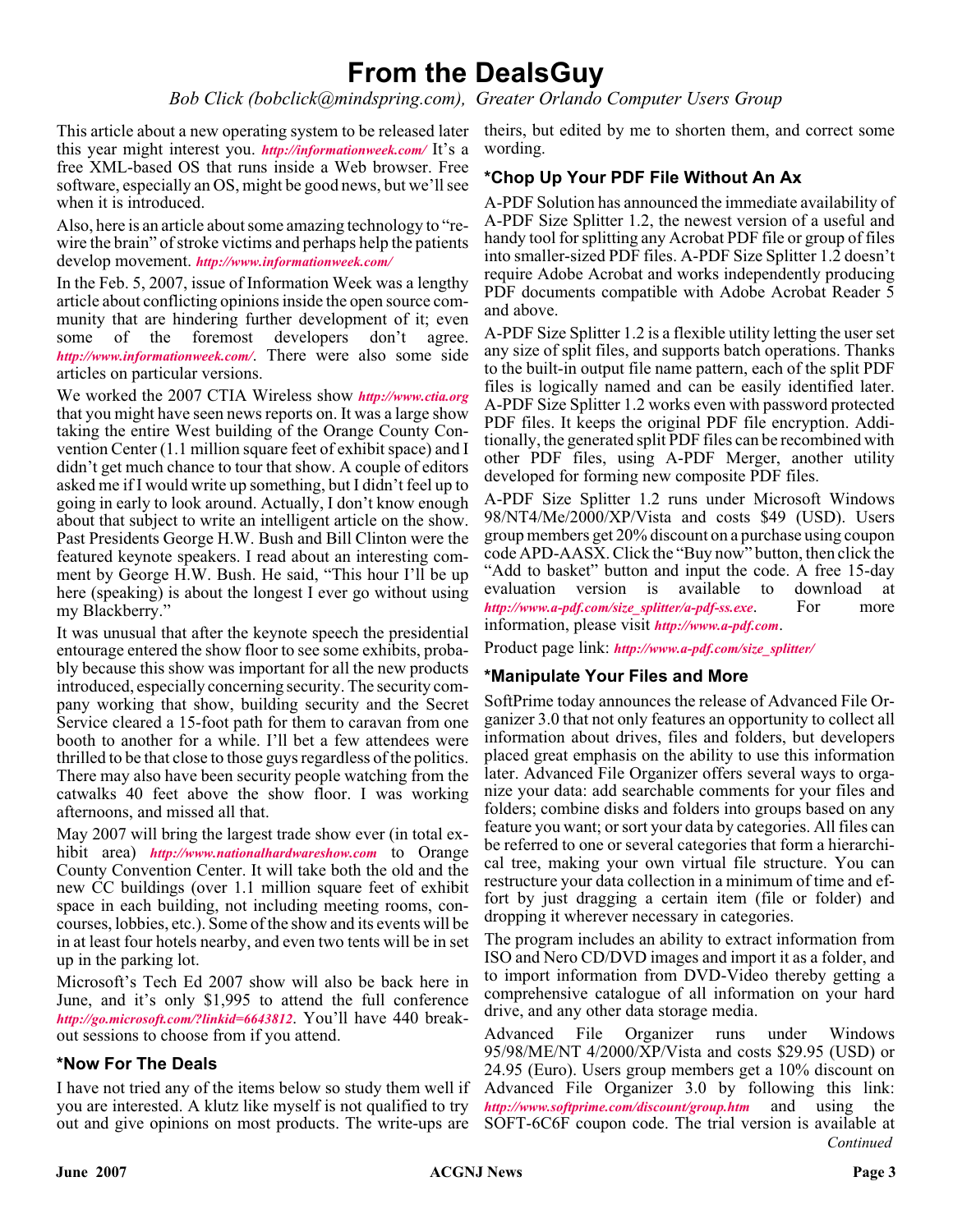# **A Slightly Faster and Safer Internet FREE! A small step for your PC, a giant leap for you**

*Carey Holzman (Carey@ComputerAmerica.com), Co-host talk radio show [www.computeramerica.com](http://www.computeramerica.com)*

*Author: The Healthy PC (McGraw/Hill); Smart Computing magazine ([www.careyholzman.com](http://www.careyholzman.com)).*

You may have never heard of a DNS before, but if you use the Internet, you use DNS all the time. DNS is short for Domain Name Server and I'm going to teach you what it does and why you should care. To understand what DNS is, let's start with something similar you are probably already familiar with – cellular phones.

If you're like most people, you own a cellular phone. You probably have your friends and family programmed into your phone so all you have to do is find their name in your phones contact list, or if you have fancy phone, just speak their name and the phone will dial them for you. In my phone, for example, I have Mom in my contact list. When I want to call Mom, I just search for her name in my phone and my phone knows to dial the number associated with that name. This is just like what a DNS does.

When you type a web address into your Internet browser, such as *[Microsoft's Internet Explorer](http://en.wikipedia.org/wiki/Internet_Explorer)* or *[Mozilla's Firefox](http://en.wikipedia.org/wiki/Mozilla_Firefox)*, the DNS looks up the number associated with that name and then "calls" it. That number is called an IP Address, but it's really not all that different from a phone number.

For example, if you go to *[www.google.com](http://www.google.com )* you are really going to *[208.67.219.230](http://208.67.219.230)*. But that would be tough to remember, wouldn't it? Can you imagine if you had to remember 4 sets of numbers for each web-site you wanted to visit? What a nightmare! To make using the Internet simpler, all you need to

know is the site's "name" and your Internet Service Providers DNS will look it up for you.

The problem is that some Internet Service Providers DNS computers are out of date or over-worked. Others may be well maintained, but none of them do any filtering for you. If you were to receive an email from your bank asking you to verify your account or encouraging you to login to your account to resolve some issue, you may actually be taken to site that looks like your bank in every way, but isn't a bank at all. Instead, thieves have found a way to copy entire web pages, word for word and graphic for graphic, and place it on their own computers. They have a way to make the link you click on in the email take you to their site, instead of to your real bank. When you enter your account number and password, you are effectively telling them your account number and password. If you enter any other information about yourself, such as your first and last name, address, secret PIN for your debit card, social security number, mother's maiden name or other personally identifiable information about yourself, then you can kiss your identity goodbye. You've just given them all the information they need to fill out credit card applications, log into your bank and withdraw all of your funds or even get a job using your social security number, but never pay any taxes. All of which will have unfortunate and long term repercussions for you that can also be quite expensive and frustrating to fix.

*Continued*

# **DealsGuy,** *continued*

*<http://www.softprime.com/download/aforg.exe>* (1.85 Mb). Company website: *<http://www.softprime.com>*

# **\*Translate Everything For FREE**

New York, 4/16/07 - LingvoSoft (*[lingvosoft.com](http://lingvosoft.com)*) has announced the launch of the newest web-based translation service for anyone needing to work with foreign languages. LingvoSoft Online (*<http://www.lingvosoftonline.com>*) provides visitors with an array of indispensable translation utilities. It features a selection of tools that can be used to communicate over the web. LingvoSoft Online not only delivers dictionaries based on its own translation vocabularies, but also an online PhraseBook that is able to translate between 45 of the world's most popular languages, and their FlashCards language learning utility.

The service is available for over 40 languages, and offers voice capabilities. LingvoSoft Online provides the voicing of translations out loud using the latest TTS (text-to-speech) technology as well as native-speaker voice narration of the PhraseBook entries. It has an advanced spell-check function that finds misspelled and incorrectly entered words, and a

similar word search that provides a list of synonyms for a word.

LingvoSoft offers other website owners the opportunity to put the added functionality of online translation to work for them on their own sites by providing the opportunity to include a LingvoSoft translation module on their pages to increase traffic and keep visitors coming back for more.

### **\*A Bonanza Of Freebies From Microsoft**

Here is an excerpt from the Microsoft Newsletter if you are not getting it: "Here are 101 fantastic freebies by clicking on *<http://go.microsoft.com/?linkid=6626107>*. Want to make your PC more productive, secure, informative and entertaining? These downloads and services will do the trick and they don't cost a dime." These goodies were actually selected by PC World.

That's it for this month. I'll soon have more new product announcements on my Web site. Meet me here again next month if your editor permits. This column is written to make user group members aware of special offers or freebies I have found or arranged, and my comments should not be interpreted to encourage, or discourage, the purchase of any products, no matter how enthused I might sound. Visit my Web site at *<http://www.dealsguy.com>*.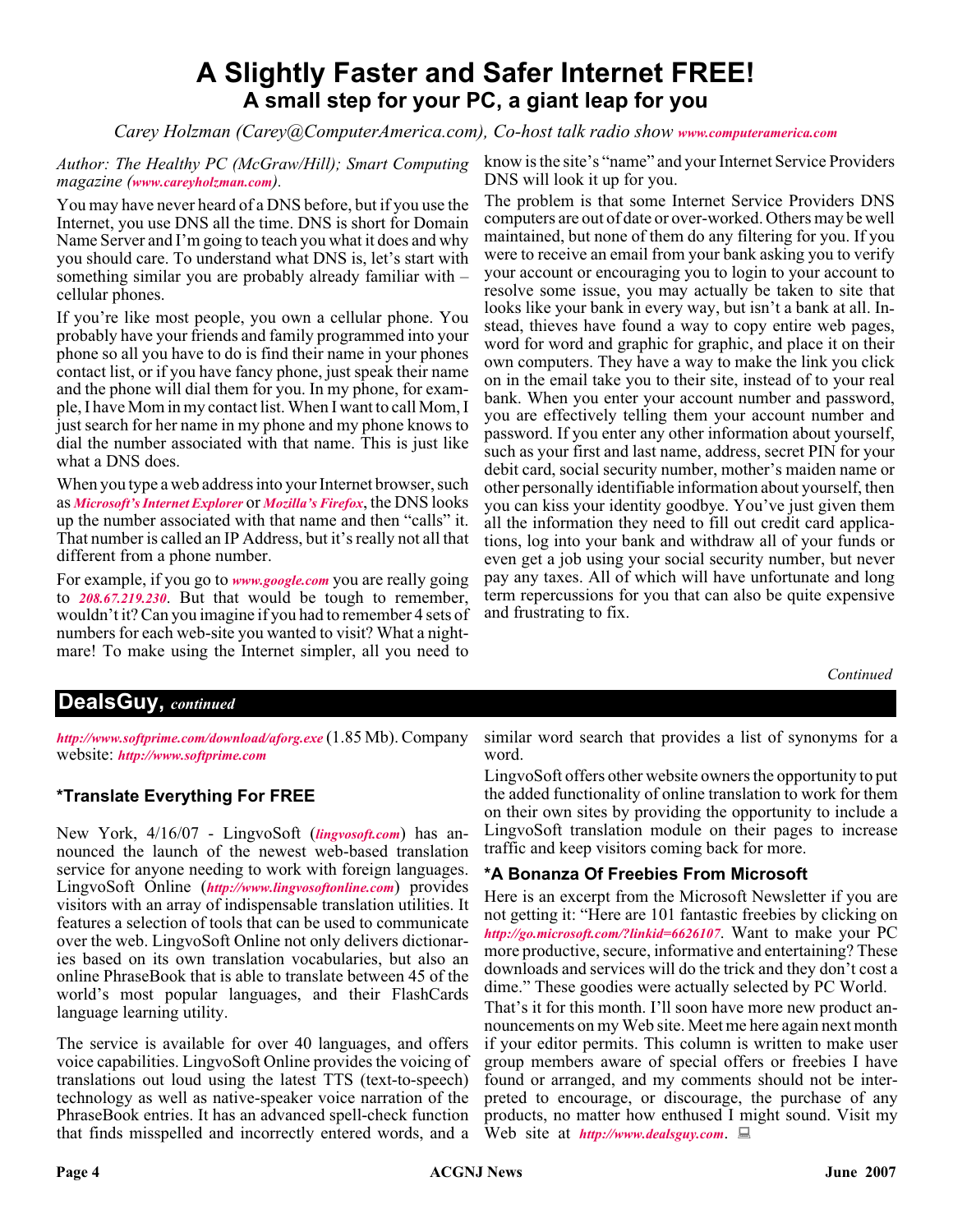# **Faster Safer Internet,** *continued*



On the left, what a fraudulent web-site might look like without OpenDNS. The im age to right is *what a fraud u lent web-site will look like with OpenDNS.* 

We refer to this process of criminals obtaining your information in this man ner as "*Phishing*" (pro nounced as "fish ing.") Per haps you're un der the im pres sion that if you don't click on any links in email (ad vice of ten of fered as a se cu rity mea sure to prevent becoming a phishing vic tim) you'll be safe. But that's not guar an teed. Crim i nals have figured out ways to manipulate some DNS computers to take you to their site! Imag ine if some one could change the num ber in your cel lu lar phone for Mom, so that each time you went to call Mom, your phone di aled a 1-900 num ber that charged you \$2 per min ute! When crooks ma nip u late a DNS com puter in this man ner, we re fer to it as "*DNS cache poisoning*".

Gen erally speak ing, the Internet Ser vice Pro viders are do ing a great job of pre vent ing their DNS com put ers from be ing com promised, but how can you be sure? Your Internet Service Pro vider has a lot of things to do be sides main tain their DNS computer. They have email and spam to contend with and they may even pro vide ca ble TV, tele phone or other ser vices. So how much time and attention do their DNS computers receive?

One com pany, OpenDNS.com (*http://www.opendns.com/*) does noth ing but main tain their DNS com put ers. In fact, they go a step fur ther by fil ter ing dan ger ous web-sites. If you were us ing their DNS com put ers, in stead of the ones you are us ing right now, and tried to visit a fraud u lent web-site mas quer ading as a fi nan cial in sti tu tion in or der to col lect your per sonal in for ma tion, it won't let you go there!

What's more, OpenDNS.com offers their DNS computers free, for any one to use, for ever. Be cause their sole fo cus is on DNS, their com put ers are ex tremely fast and are up dated constantly with new, dangerous web-sites to block. You don't have to in stall any soft ware, sign any li cense agree ments or even tell them who you are to take advantage of their free service.

If you've ever thought your Internet was down, it may have only been that your Internet Service Providers DNS

 computers were un avail able for some rea son. When the DNS com put ers are un avail able, your com puter is un able to re solve the web ad dresses and it will ap pear as though your Internet con nec tion is not work ing.

OpenDNS.com has high per for mance DNS com put ers in nu mer ous lo ca tions around the world to en sure re li abil ity and speed. They are so proud of how re li able their sys tem is, you can check the sta tus of their en tire sys tem at any time. Cu rious? Click here *http://system.opendns.com/* to see the current sta tus of all of the OpenDNS com put ers (green = good, red or yel low = bad). If you choose to reg is ter with OpenDNS.com, which is also free, a few more fea tures also be come avail able to you. This may ac tu ally ap peal more to a busi ness owner than a home user, but if you're curious, it might be worth check ing out as well.

OpenDNS.com works with all computers, running all versions of Win dows, Linux and even Ap ple PCs and gam ing ma chines like the Xbox or PlayStation. It can also work within your router, and if your phone has Internet ac cess, it can work with it as well! Best of all, they provide a free click-by-click walk-through (*http://www.opendns.com/start/*) of how to con fig ure it on all of these de vices.

# **Start Using OpenDNS**

If your com puter runs any ver sion of Microsoft Win dows, you can quickly con fig ure your com puter to use OpenDNS by follow ing a few sim ple steps that ev ery one can eas ily un der stand right here (*http://www.opendns.com/start/windows.php*). To learn more about how OpenDNS works, visit their Frequently Asked Questions (*http://www.opendns.com/faq/*). If you want to learn more details of exactly how DNS works, visit (*HowStuffWorks.com*).

*This ar ti cle has been pro vided to APCUG by the au thor solely for pub li ca tion by APCUG mem ber groups. All other uses require the permission of the author (see e-mail address*  $above$ ).  $\Box$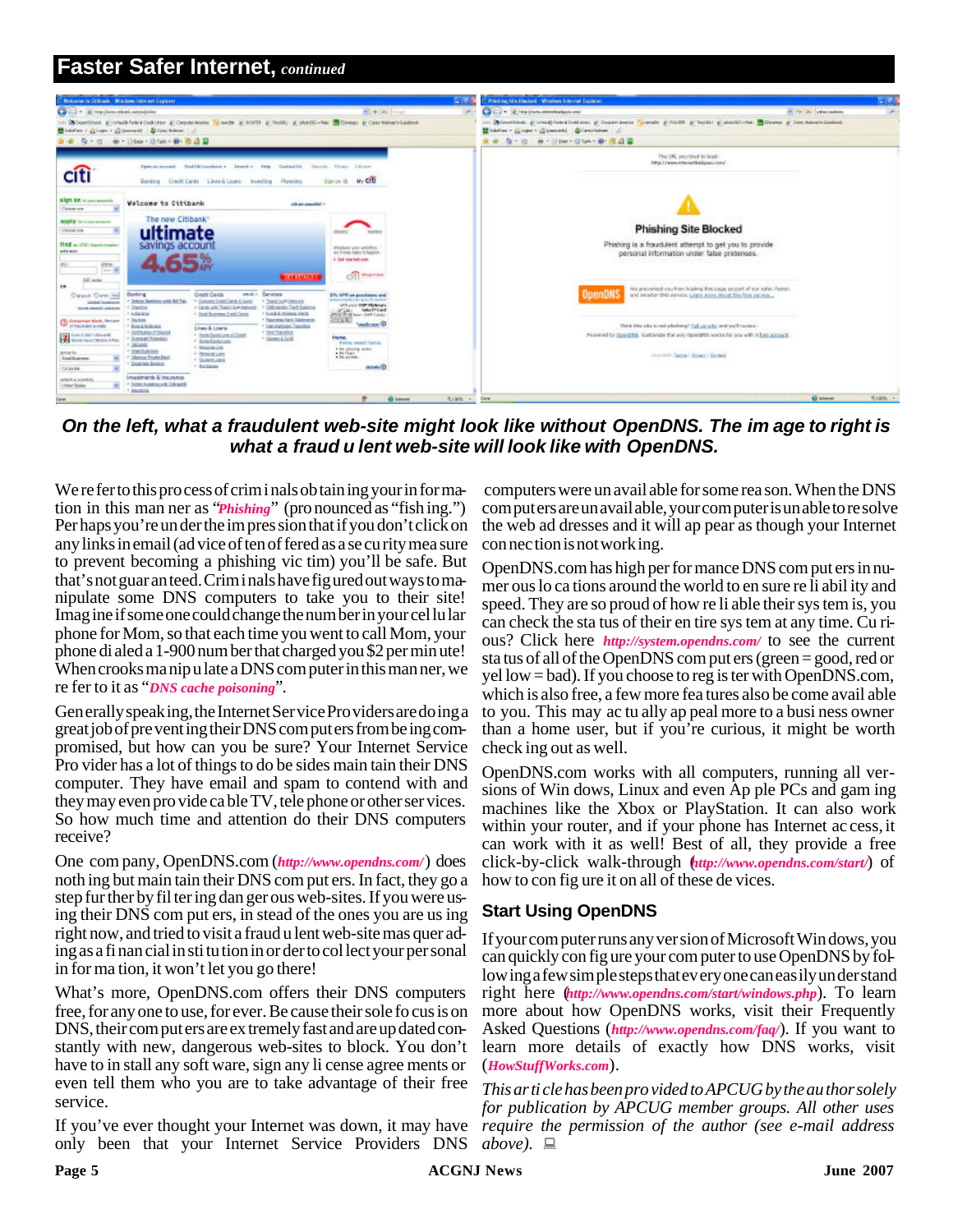# **Info, Info Everywhere, and Not a Thought to Think**

*Vinny La Bash (labash@spcug.org), Sarasota PCUG (www.spcug.org)*

sliced whatchamacallit or the worst abomination that's ever been inflicted upon the human race. As usual the truth lies somewhere in-between. There is no doubt that the internet is a great source of seemingly limitless information, and the information found there tends to fall into three general categories:

1.Information which is totally useless. Did you know that the average cloud weighs 300,000 pounds? Neither did I, but that's the sort of thing you are most likely to get on the internet unless you are careful.

2.Information which is useful, but not at the moment. I invariably discover a great tax deduction I didn't know about on April 16th. It's too late for this year, and I will probably either forget about it next year or misfile the thing where I can't find it.

3.Information which is useful now. This is extraordinarily rare, comparable to finding eyebrows on eggs, but we all get lucky occasionally.

The data you find in the first category is not only safe to ignore, it's essential to your sanity to ignore it. The third category usually takes care of itself. Simply use it for whatever purpose you have in mind and you're done. The second category is the one that requires a good degree of sound management to avoid wasting time, and that is the problem.

World wide productivity could double overnight if the internet would only send us the information we need at the right time. We spend too much time refining our Google searches, investigating blogs, experimenting with RSS feeds or mucking around our own data bases. One piece of missing information has the potential to make the best presentation look like the product of a misinformed dolt.

Is having the information you need when you need it nothing more than a World Wide Web fantasy? Perhaps not. Did you know that you can set a reminder email for future delivery in Outlook? Here's how to do it:

1.Open Outlook (obviously).

2.Select the email to forward.

3.Click on the Forward button.

4.Click on the **Options…** button.

5.Put a check in the **Do not deliver before** box.

6.Select the date of delivery.

7.Click **Close**.

Don't set a delivery date to a point where you are unlikely to have your present computer unless you are in a corporate network where the systems administrator can make the proper adjustments. Even then, be realistic.

Send yourself notes about meetings shortly before you need them. Include information not only about the subject of the meeting, but about the people attending with you. Your colleagues will think you're a certified genius.

All kinds of things can be done with Outlook and its future delivery capabilities. The usual subjects such as birthdays, anniversaries, and recurring meetings suggest themselves. Investors can send themselves reminders that an option they

Many people think that the internet is the greatest thing since own is about to expire or to watch for that important dividend payment. Almost any kind of regular to-do item lends itself to this task. Get that tax form in the mail by April  $15<sup>th</sup>$ . Do you really need a reminder for that?

> What do you do if you don't have Outlook? Neither Yahoo, Hotmail nor Outlook Express offers this feature, but there is a web site that can help. Go to *[www.futureme.org](http://www.futureme.org)* and create your email for future delivery. This site is well suited for information you won't need for months if not years. Of course, delivery depends on the web site still being in existence when you need it, and it doesn't handle attachments. If you can live with those limitations, go for it.

> People talk a lot about traffic congestion, but unlike the weather, you can do something about it. If you commute regularly to work take a peek at *[www.traffic.com](http://www.traffic.com)*. The site will send you real-time traffic maps, road condition alerts and jam alerts. This site is great for road warriors or anyone who drives over regular routes.

> Do you suffer from springtime allergies? Then take a trip to *[www.weather.com](http://www.weather.com)* to have pollen, weather, and other alerts delivered directly to your desktop. Not everything has to be delivered by email.

> Cutting down on information overload is the best reason for using these tools. Avoiding data until you need it will free you from the drudgery of sifting through piles of irrelevant information to find the one item you need, and best of all, you won't worry about being unprepared when an unexpected deadline suddenly looms up before you.

> Use information efficiently and you will become respected, admired, and the opposite sex will seek you out. When people

|     | Hessige settings                            | <b>Security</b>                              |                                                                 |               |
|-----|---------------------------------------------|----------------------------------------------|-----------------------------------------------------------------|---------------|
|     | Tegortance: (Norseal<br>Derettivity: Hermal | 브<br>×                                       | Diange security settings for this message.<br>Security Settings |               |
|     | Veting and Tradeng options.                 |                                              |                                                                 |               |
| 78  | C Use valvig hyttons                        |                                              |                                                                 |               |
|     |                                             | 7. Request a galvery recept for this message |                                                                 |               |
|     | Request a geodireceat for this message      |                                              |                                                                 |               |
|     | Delivery options                            |                                              |                                                                 |               |
|     | Have replies sent to:                       |                                              |                                                                 | Select Harves |
| ত্য | P. Save seyt recovage to: Sant Dane         |                                              |                                                                 | Drogge        |
|     | P Denot delver before: [A/23/2008]          |                                              | 300 PM                                                          |               |
|     | Figures after<br>Attachment formar          | <b>June 2008</b><br>TFS<br>25<br>27<br>×     | <b>LOOKING</b>                                                  | $\mathbb{Z}$  |
|     |                                             |                                              |                                                                 |               |
|     | <b>Enophric</b>                             | 10-11 12 13 14<br>18 19 20 21<br>τT          | ٠                                                               |               |
|     | Contacts                                    | 24.25.20.27.28<br>ш                          |                                                                 |               |
|     | Categories                                  | 29 30<br>×<br>-<br>٠                         |                                                                 |               |
|     |                                             | Today<br>Time:                               |                                                                 |               |

inevitably accuse you of having a perfect memory, tell them you have a photogenic mind.

*This article has been provided to APCUG by the author solely for publication by APCUG member groups. All other uses*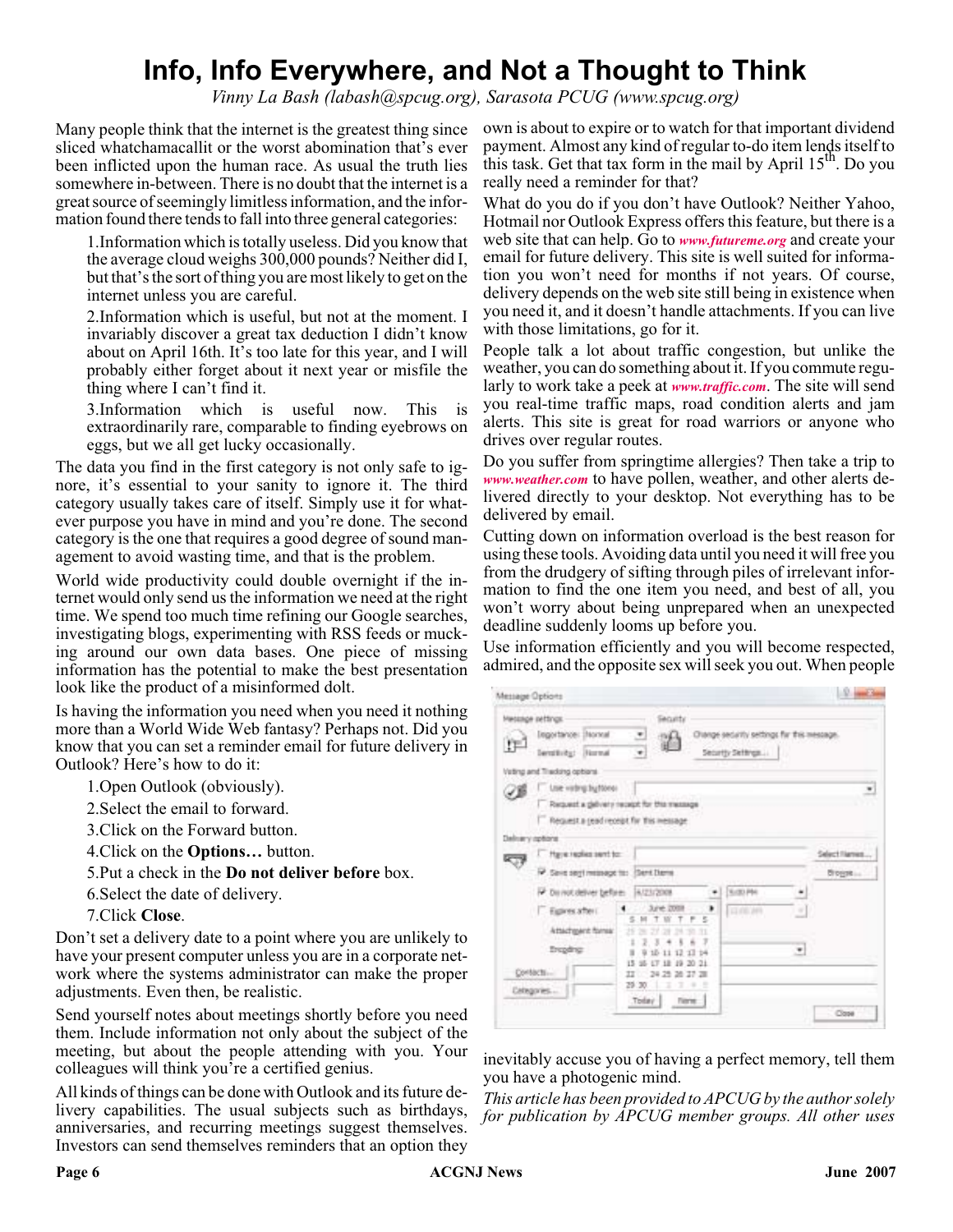# **Going 100% Digital with Genealogy – or Any – Records**

*Tom J. Thiel (tthiel5@comcast.net), Lake-Sumter Computer Society ([www.lscs.us](http://www.lscs.us))*

In April 2007, I offered a presentation with the same title as above at the Lake-Sumter Computer Society's Genealogy Special Interest Group. For a handout see *[http://www.lscs.us/presentations/070412%20Thiel%20Going%20100%](http://www.lscs.us/presentations/070412%20Thiel%20Going%20100%25%20Digital%20Handout.pdf) 25%20Digital%20Handout.pdf*

In my presentation — which was based on an excellent article with a similar title by Dick Eastman in his outstanding Eastman's Online Genealogy Newsletter Plus Edition — I extensively described the Xerox DocuMate 152 scanner that costs about \$500 with bundled software. This, of course, was the one Mr. Eastman had obtained and on which he based his fine article.

Well, for me at least and for many others, the roughly \$500 for the DocuMate 152 was a little bit on the pricey side and also it is more of a work group scanner with office document scanning as its primary design criteria.

One of the alternative scanners I found in my research for the presentation and also mentioned in my presentation was the Xerox DocuMate 510, flatbed scanner with an Automatic Document Feeder (ADF) rated at 10 pages per minute.

About a month ago I decided to obtain the DocuMate 510!

PC World has a very nice review of the Xerox 510 at *<http://www.pcworld.com/article/id,114941-page,1/article.html>* — two paragraphs were extracted in the text below.

"If you need to turn a stack of paper documents into editable electronic text, using a scanner with optical character recognition software and an automatic document feeder attachment — like Xerox's new \$350 DocuMate  $510$  — is a speedy alternative to typing."

"While the DocuMate 510 is a flatbed model — and therefore takes up more desk space than slimmer sheet-fed scanners its removable lid allows you to scan pages from books or other bound volumes, including oversize originals. For any business or workgroup that needs an affordable document scanner, the DocuMate 510 is a solid choice." End Quote

I was able to find the 510 on the internet from a low of \$298 to a high of \$359. I paid \$312 from Buy.com; however, I found that the local Office Depot (Mount Dora, FL) has the DocuMate 510 for \$299, complete with bundled software.

And of special note, through June 30, 2007, Xerox is offering a \$50 mail in rebate.

So far I am totally pleased with my DocuMate 510!

Scanner assembly went effortlessly with the aid of a very well illustrated assembly schematic manual. Installation requires that the software be installed before connecting the 510 to your computer via the USB port.

The 510 came with ScanSoft PaperPort 9.0 which controls the scanner, TextBridge Pro 9.0 for Optical Character Recognition, and ArcSoft Photo Impressions editing software all on one CD-ROM. It also came with a 58-page installation and scanning manual done quite nicely in slick paper, and a12-month warranty.

After the software was installed, the scanner components were connected to power and then I connected it to the computer with the USB cable. When I attempted to scan a document, however, I received an error message. By entering the error code into Google I was quickly able to determine that I had failed to unlock the shipping lock slider switch.

After sliding the switch, the scanner worked perfectly. The sheet feeder works very well and even handles quite thin papers although hearing those go through the feeder may give one cause to worry a bit.

The ADF handles variable length paper from about 6 inches to up to 14-inch legal length papers — all in the same stack in the ADF. And the fact that the scanner's cover may be easily removed to copy from books is also a plus for genealogists and for general home applications.

Mr. Eastman, and others, speaks at length on what these scanners and their software, collectively known as a Document Management System, will mean — reducing the number of filing cabinets, safer storage and more rapid and complete retrieval. All of these are, of course, quite true, but you should be aware that to convert all of your existing file cabinet's contents to digital information is not something you will be able to achieve quickly! Scanning all of your existing documents, whether your genealogy documentation or your credit card, banking or utility records, will take an appreciable amount of time and effort regardless of the scanner you employ.

At present I am scanning my bank statements, utility bills, Medicare and supplemental insurance statements, medical reports and lab analyses, credit cards and the like.

I have not yet begun to scan my Genealogy documents, but intend to — this will be a daunting task; not the scanning but the organizing and assembling of the documents that I have to get ready for scanning.

When you convert records to a document management system as I am doing with the 510, you need to decide what conversion scenario you will follow: scan all the documents that exist in your files or scan from the day you begin scanning forward. I have decided to convert most of my documents starting from today forward (except of course for genealogy records). This is simply because it is easier to do this than to "empty the file cabinet first."

Unlike the DocuMate 152, which is a duplex scanner meaning that both the front and rear of a page are scanned simultaneously with the same pass of the paper through the scanner, the 510 is a simplex meaning that only one side is scanned at a time. However, the PaperPort Deluxe 9 scanning software packaged with the scanner handles this situation very well. Simply load the stack of papers and scan the front side of all pages. PaperPort will then ask "scan the other side?" and if you wish to you simply turn the stack over and scan the reverse side. The software handles the pagination automatically.

The 510 is very simple to use; one of the more difficult aspects of using it is to remember to load the paper with the face up!

*Continued*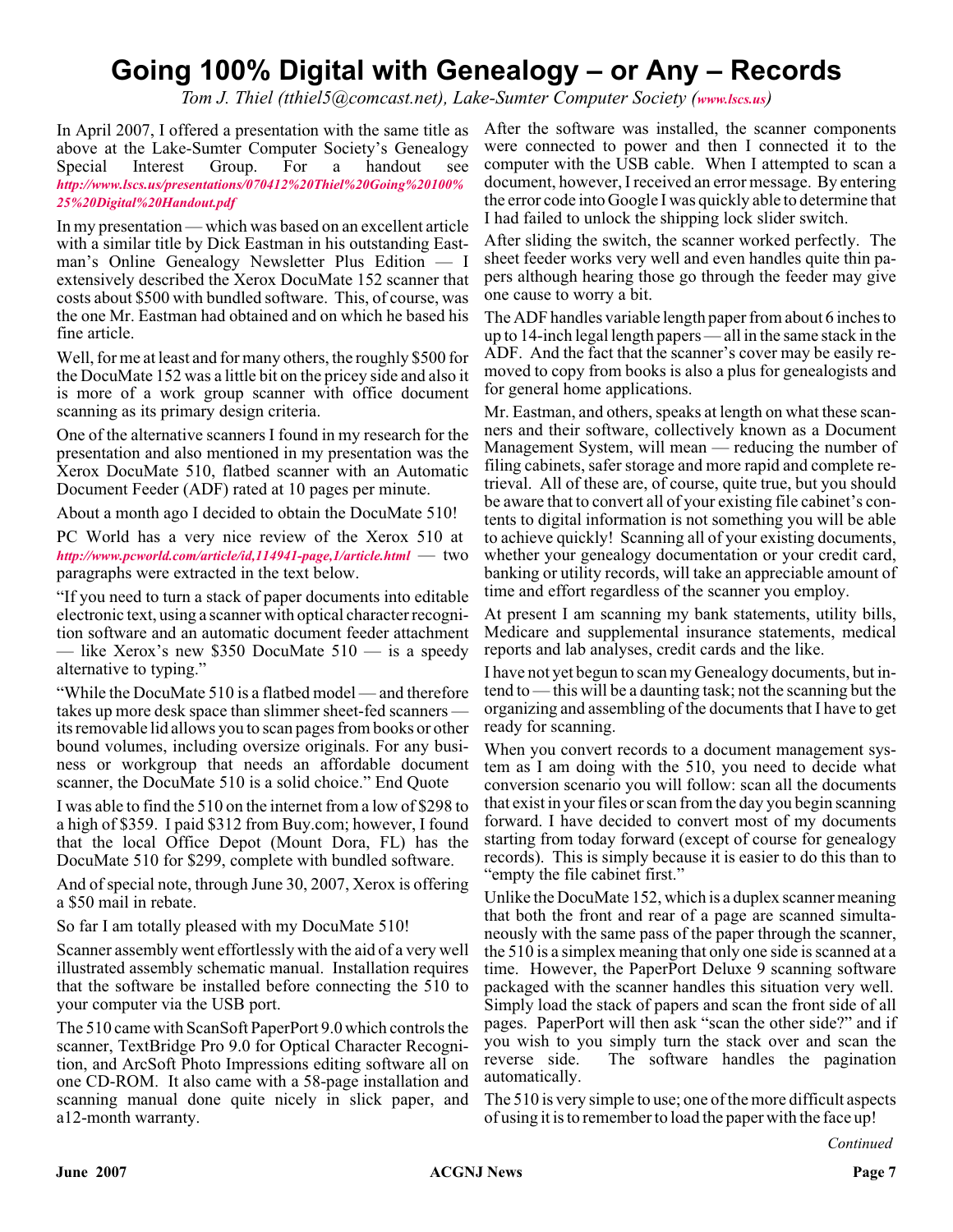# **TUT, The Ultimate Troubleshooter**

*Ira Wilsker (Iwilsker@apcug.net), APCUG Director*

According to a British website, "Answers That Work" (*[www.answersthatwork.com](http://www.answersthatwork.com)*), 65% of problems on PCs, such as lockups, crashes, blue screens of death, and poor performance are due to causes other than the commonly suspected culprits. Many people erroneously blame malware such as viruses or spyware for the problems on their computers, and some go to extreme measures to attempt to resolve these problems. Unbeknownst to the users of computers with the symptoms above, the problems they are experiencing are not due to the possible presence of malware, but to background tasks that are loaded and running mostly from the software the users have installed on their computers. A solution to improve performance by giving the user easy and informed control over the tasks running on the computer is a \$29 program called "The Ultimate Troubleshooter", commonly known in industry circles by its acronym, "TUT". TUT is a compilation of solutions learned based on over 20 years experience trouble shooting computers.

For the past four years I have diagnosed my computers using TUT, and have been able to tweak them and maximize performance based on the recommendations made possible by the software. One of the functions integral in TUT is its "PC Tuning" service which uses its extensive database of tasks that may be running on a PC, and the degree of necessity of that task. As I type this, I have 45 tasks running on my computer, and TUT displays each of the tasks running and explains the functionality in understandable terms. Each task can be managed by the user such that only necessary tasks are running, which will free up system resources resulting in

improved performance. Each of the running tasks is labeled by status (unknown, user's choice, multiple possibilities, OK, and Not OK), task name, CPU usage of each task, memory being used, manufacturers' description, and other technical information is displayed. Right clicking on a task will allow the user to terminate the task, suspend the task, or get additional information about the task.

Many users are plagued with slow booting of their machines when turned on and subsequent impaired performance. The primary cause of this malady is too many or unnecessary programs loaded when the computer is booted. The startup sequence becomes bloated as software is installed, as many programs want to be automatically loaded every time the computer is started, and this can degrade performance. TUT contains one of the most comprehensive startup managers available. The "Startups" function of TUT displays each program that is loaded when booted, regardless of whether the program is loaded from the startup file, registry or other source. Each program is labeled by status, startup name, launch command, manufacturer, description, and startup source. The status indicator shows if the programs are necessary and OK (green), user's choice (yellow), dangerous or otherwise unnecessary (red), or unknown (no color tag). By removing any red tagged startup items (which may also be viruses or spyware) dangerous and otherwise useless items will not be loaded at the next boot. The user's choice (yellow) items can be reviewed and selected or deselected by the user by simply utilizing a checkbox. Unchecking an item will prevent it from loading at next boot. Stopping unnecessary items

*continued*

# **Going 100% Digital**, *continued*

The PaperPort 9.0 software, originally offered by ScanSoft and now by Nuance, works very effectively. One item I would like improved is the default file name, which is "Day of week, Month, Day and Year.pdf." Other options are available but it appears that all use the current date in one form or another.

So far I have not extensively used the OCR capability as that is a slower scanning process.

Another very useful feature of the PaperPort software is that it is a printer and may be used to print any document directly to a pdf, including documents from the web.

Managing the scanned documents effectively can also be challenging. I created a file folder structure similar to my physical filing cabinet and that seems to work very well so far. I scan a document or set of documents and then merely drag these and drop them in the appropriate folder. I then rename the file to usually "YYMMDD Plus a Few Descriptive Words" in front of the default file name.pdf. A medical record, for example, would contain the year, month and day of the medical service, the physician's name and procedure, followed by the default scan date. I find that using YYMMDD format for my records allows me to sort or otherwise keep a

logical file and folder order sequence by date; to use the standard MMDDYY format will not sort logically.

If you are going to scan older records then you should spend some time in document preparation before beginning scanning. Ensuring that documents are in proper order, staples removed, corners straightened, etc., will speed up the scanning process.

And you must verify your copy before discarding the paper document! I am discarding most of the documents I have scanned so far.

All of my scanning to date has been black and white and at 300 dots per inch resolution, which in most cases has been adequate. This will result in a pdf file of perhaps 35KB per page.

If you decide to convert your paper files to 100% digital records, then you simply must practice excellent and very frequent backup procedures. Otherwise you will lose everything! I make a copy on an external drive after every session.

The choice is yours of course, but my advise is: "Go 100% Digital, and do it now!"

*This article has been provided to APCUG by the author solely for publication by APCUG member groups. All other uses require the permission of the author (see e-mail address above).*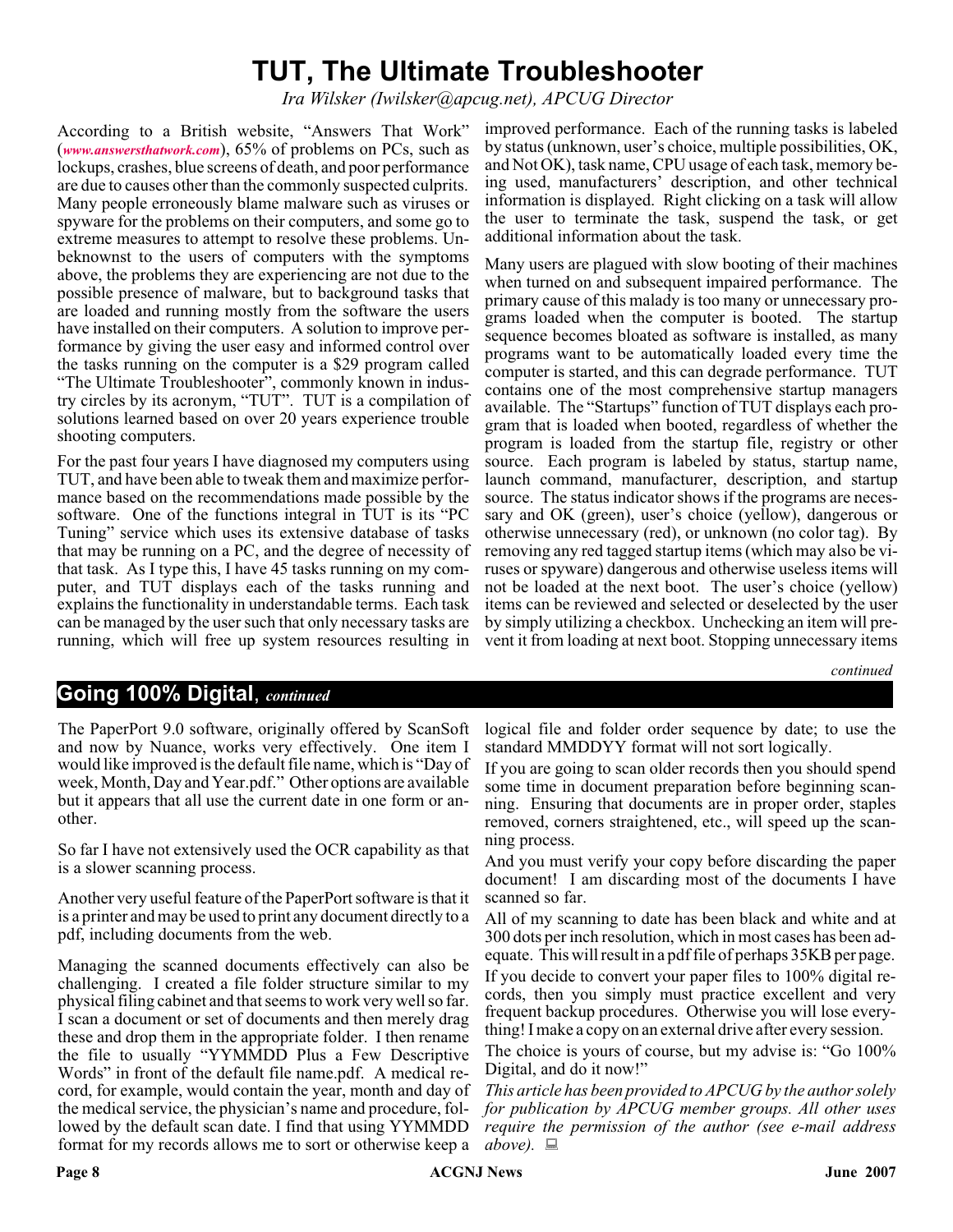# **Software Review: Avery DesignPro**

*Ronnie Ugulano (priswell(at)comcast.net), Fresno PC User Group (www.fresnocomputerusers.org)*

Last month when I walked in for the FPCUG meeting, I was met by an old friend, a very familiar piece of software - Avery DesignPro, the software that is specially designed to be used with Avery cardstock and labels. A stack of the software was sitting on the table as I entered and was given to members as long as the stack lasted.

Over the years, I have used this software many times for a long list of printing projects. As a homeschooling parent, I've used the software to design student and teacher identification cards, bookmarks, T-shirts and certificates. As a housewife, I've created distinct address labels and business cards for each family member, get-together invitations, thank you and other occasion cards, and wish-you-were-here postcards to send to friends and family. As a soapmaker hobbyist, I make labels for the lotions, soaps, and bath salts I make for myself and others. As a computer geek, I fire up Avery DesignPro to create labels for the CDs I burn, and the occasional floppy.

So, you might say, I use Avery DesignPro **a lot**. Over the years, I've collected enough cardstock, artwork and cute sayings that I can whip up something for nearly every occasion that comes along. Who needs Hallmark?

But I wouldn't be able to be so glib with the printer unless DesignPro was easy and dependable. It's one thing to cheerfully tinker with computer hardware or software-gone-wrong for fun. It's another thing to need a really nice card to go with a baby shower gift at the last minute, only to find that the software doesn't do what you need it to do.

Once you learn your way around DesignPro's simple interface, it's no trouble at all to whip up what you need, when you need it. When you open the program, you have the option of making something new, or opening a project you have previously used. If you are creating a new project, the tools for placing text and pictures is easy and intuitive. You can choose whether to make many copies of one design, or unique designs for each item. Fonts can be scaled as small as 8 or as large as 72, and graphics can be sized up or down to the size of the cardstock, or limit of the resolution of the graphic. There are even options for text direction, serial numbers and UPC codes — all push-button easy, using similar conventions as you'd find in Microsoft Word, only with much more in the way of options and flexibility for this specific series of jobs.

Oh, and did I mention that it's **free**? Yep, some Avery labels come with a disk enclosed (see specially marked packages) or, you can download the software from Avery's website (*[http://avery.com/us/Main?action=software.AverySoftwareDetail&cata](http://avery.com/us/Main?action=software.AverySoftwareDetail&catalogcode=WEB01&softwarecode=3200) logcode=WEB01&softwarecode=3200*). If you choose to *Continued*

# **TUT**, *continued*

from loading at boot will improve performance and speed the boot performance.

The "Services" tab shows internal workings of the operating system and other programs that are running at the moment. Right clicking on a running service allows the user to control the service by stopping it, and control loading and execution of the service item at startup. The traditional red – yellow – green indicator on each service clearly indicates degree of functionality, necessity, and safety of each running service.

The "Housekeeping" function of TUT allows the user to selectively clean junk files from the hard drive, freeing up disk space. Housekeeping also runs a PC health check to determine the operating condition of the computer. Freeing up drive space and ceasing unnecessary tasks contributes to stability, another key ingredient of overall system performance.

For both informational and maintenance purposes, it is often useful to know precisely what hardware and software is in and on the computer. "System Info" displays comprehensive information about the machine and its software. The "System Summary" displays detailed information about the motherboard, BIOS, CPU, graphics card, operating system, memory, disc drives, and other information. Detailed information about components is often necessary for maintenance and update purposes, and TUT provides that information. Details are also provided about the cache memory, comm ports, drives, environmental variables, graphics card and settings, and many other computer components. Installed software is also listed in detail, along with a very helpful adjunct; TUT also displays an internet "Help Link" for more information

from the software publisher, and as a resource for updates and upgrades. Other hardware and software information is listed as well. One helpful feature is a complete listing of Windows updates that shows the date of the update, a simple description of the update, and the Microsoft Knowledge Base ("KB") number for additional information from the original source.

For those who want to know about websites and other internet information, TUT offers several utilities, including the identification and display of the computers IP address (TCP/IP configuration, MAC address, etc.), name server lookup, ping, trace route (shows the path that internet connections follow over the internet) and "whois" (displays the registered owner of a website).

One nice service provided by TUT is the frequent updates of its database, as well as periodic updates of the software itself. As I type this, I am using TUT version 4.21, which is an update from the recently released version 4.0.

TUT version 4 works on Windows 2000, XP, Win2003, and 32 bit versions of Vista. For the bargain price of \$29, I found that TUT is an indispensable utility for diagnosing computer problems and improving PC performance. Its full name, "The Ultimate Troubleshooter" is a well earned moniker, and I strongly recommend it. A free demo version is available to download from *[www.answersthatwork.com](http://www.answersthatwork.com)* so users can examine the product prior to purchase.

*This article has been provided to APCUG by the author solely for publication by APCUG member groups. All other uses require the permission of the author (see e-mail address*  $above$ ).  $\Box$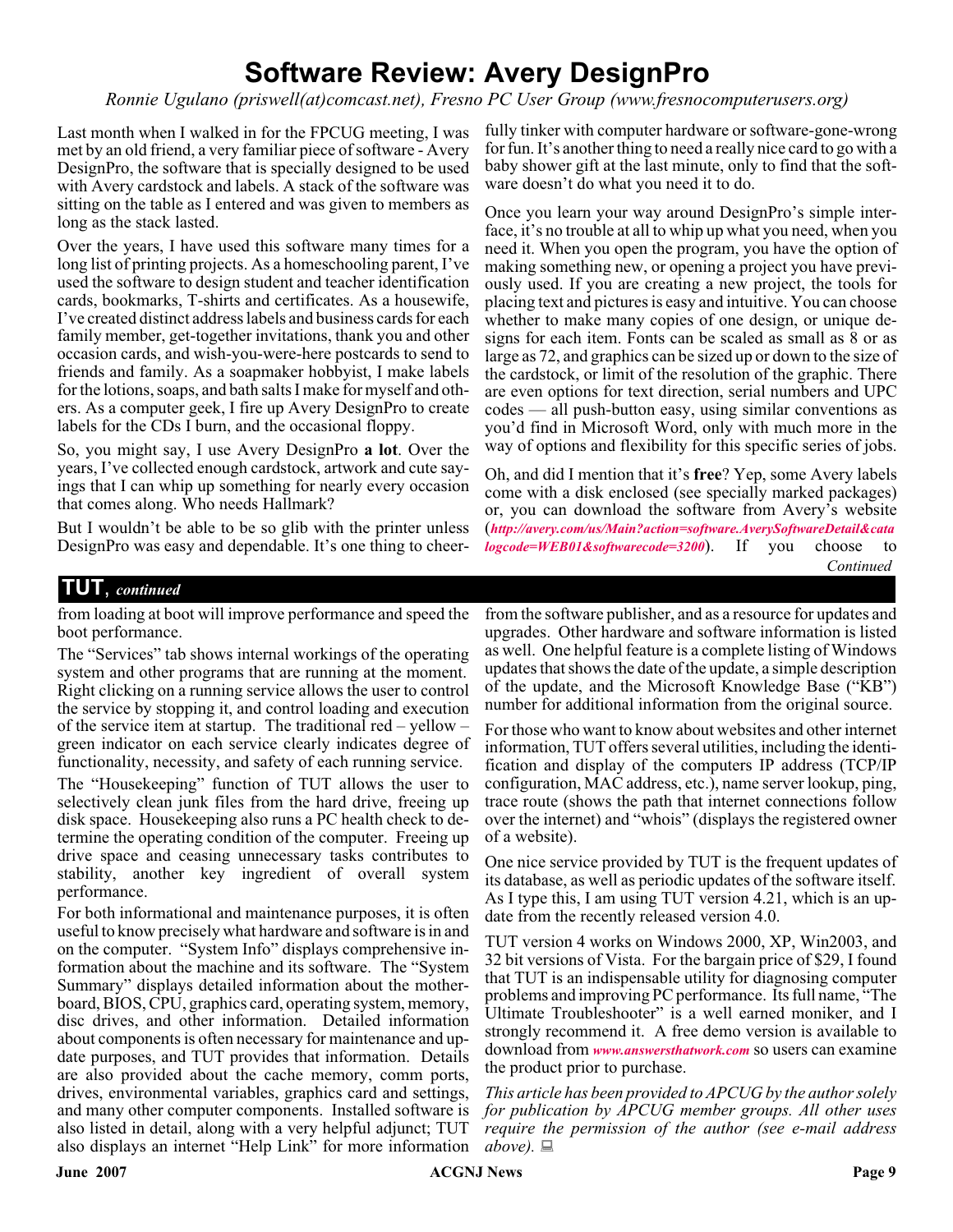# **Thoughts on Upgrading PC Hardware and Software**

*Dick Maybach (n2nd@att.net), Brookdale Computer User Group ([www.bcug.org](http://www.bcug.org))*

I can think of three valid reasons for upgrading a PC: (1) to try something new, (2) to improve performance, and (3) to solve a problem. Trying something new means you are treating your PC as a hobby — you don't really need to upgrade, but you want to. Bear in mind there are risks — you may get more adventure than you planned on. Improving performance is difficult to justify unless your system is very old. Almost any system will do fine surfing the net, word processing, balancing your checkbook, etc. Upgrading your hardware will often provide no discernable speed-up, because speed is really limited by your typing speed or Internet connection. Upgrading software may slow things down, because new software has more features and requires more resources. This leaves problem solving. Your hard disk may be full; your motherboard may have only old, slow version 1 USB ports; or your bank may require a recent version of Quicken for on-line banking.

You shouldn't upgrade to Windows Vista unless you replace the PC, and even then you may have problems. A friend of mine bought a new Dell PC with Vista and found his old printer wouldn't work and he could no longer access the Internet. Operating system designers can't possibly test every combination of hardware and software. They concentrate on new components, since most operating system sales are for new computers, and there may be problems with older peripherals and software.

You should back up all your files before you make any system change, no matter how trivial. And any time you open your system case, you should use a grounding strap to avoid damaging components with static electricity. This is especially important during the approaching winter months, when the humidity in your house is low.

Let's look at the easy upgrades first. Adding RAM is usually not difficult; just plug it in and look at your CMOS screen to be sure the PC has recognized it. (Of course you must use the correct chips. Check your PC manual.) You can usually add new peripherals, such a CD-ROM, DVD, or a second hard disk drive without problems, although if you have already filled all of the available ATA slots, you will have to add a second disk controller. Take your system to a reliable shop if you have doubts about your abilities. Replacing a hard disk is somewhat more difficult, because you must transfer all your software to the new unit, which requires disk copying software. You can't just copy your files with Windows Explorer.

More adventuresome is installing a new motherboard. Upgrading your motherboard may not result in a noticeable performance improvement unless you also upgrade your hard disk and/or your video controller. If your current motherboard is very old, you must also upgrade its case and power supply. Changing the video controller or monitor is also not too hard. Most monitors are plug-and-play so Windows should automatically recognize your new monitor.

When you buy new peripherals, be sure you get any drivers they need. Many PC manufacturers don't include a complete Windows, but strip off all the drivers except for the equipment they sell you. Download any missing drivers from the Internet before you change your hardware.

An alternative to an upgrade is a complete new system, and the vendor will insure that all the software and hardware plays well together. This leaves your old system intact so you can transfer your files without risk of losing anything.

Regardless of your approach, you must also choose where and what to buy. *Where* is a choice between mail order and a local dealer. *What* is a choice between name brand and commodity hardware. The choice between mail order and local dealer depends on how much experience and time you have. Low profit margins in PC hardware mean that component manufacturers and system assemblers spend little time on testing. Dead-on-arrival hardware and infant mortalities are common. When this happens you are entirely dependent on the company that sold it to you. If you purchase mail-order, you must either trouble-shoot any problems yourself or ship the entire system back to the seller, while a good local dealer can often make repairs in a few hours. You are trading off convenience for cost, because using mail order can often save you a few dollars.

Name brand hardware costs more than its commodity equivalent. The difference is between Sound Blaster and "Sound Blaster equivalent". I favor name brands. You can be sure that every vendor of software that uses sound has tested its products with Sound Blaster cards, but it is impossible for a small manufacturer to test its sound card with every program.

The less you pay for a system, the more likely it is to contain commodity parts. System manufacturers and assemblers usually purchase components on an Original Equipment Manufacturer basis, and most parts sold at computer shows are OEM. The cost is less because the dealer relieves the manufacturer from all customer support, so the component manufacturer often won't even talk to the end purchaser. Your only warranty is from the seller, and you must select him/her with care.

Finally, schedule any upgrade when you have some time. Plan on taking a weekend for simple jobs and more for complex ones. I've found that I need a couple weeks (not full time of course) to get my PC fully functional after reinstalling an operating system for example.

*This article has been provided to APCUG by the author solely for publication by APCUG member groups. All other uses require the permission of the author (see e-mail address above).*

# **Avery DesignPro**, *continued*

download, I recommend that you select the stand-alone version, the one that does **not** integrate into Microsoft Word. It's leaner, cleaner and less clunky.

*© Ronnie Ugulano 2006. Permission granted to reprint as part of a computer-user newsletter. This article has been provided to APCUG solely for publication by APCUG member groups. All other uses require the permission of the author (see e-mail address above).*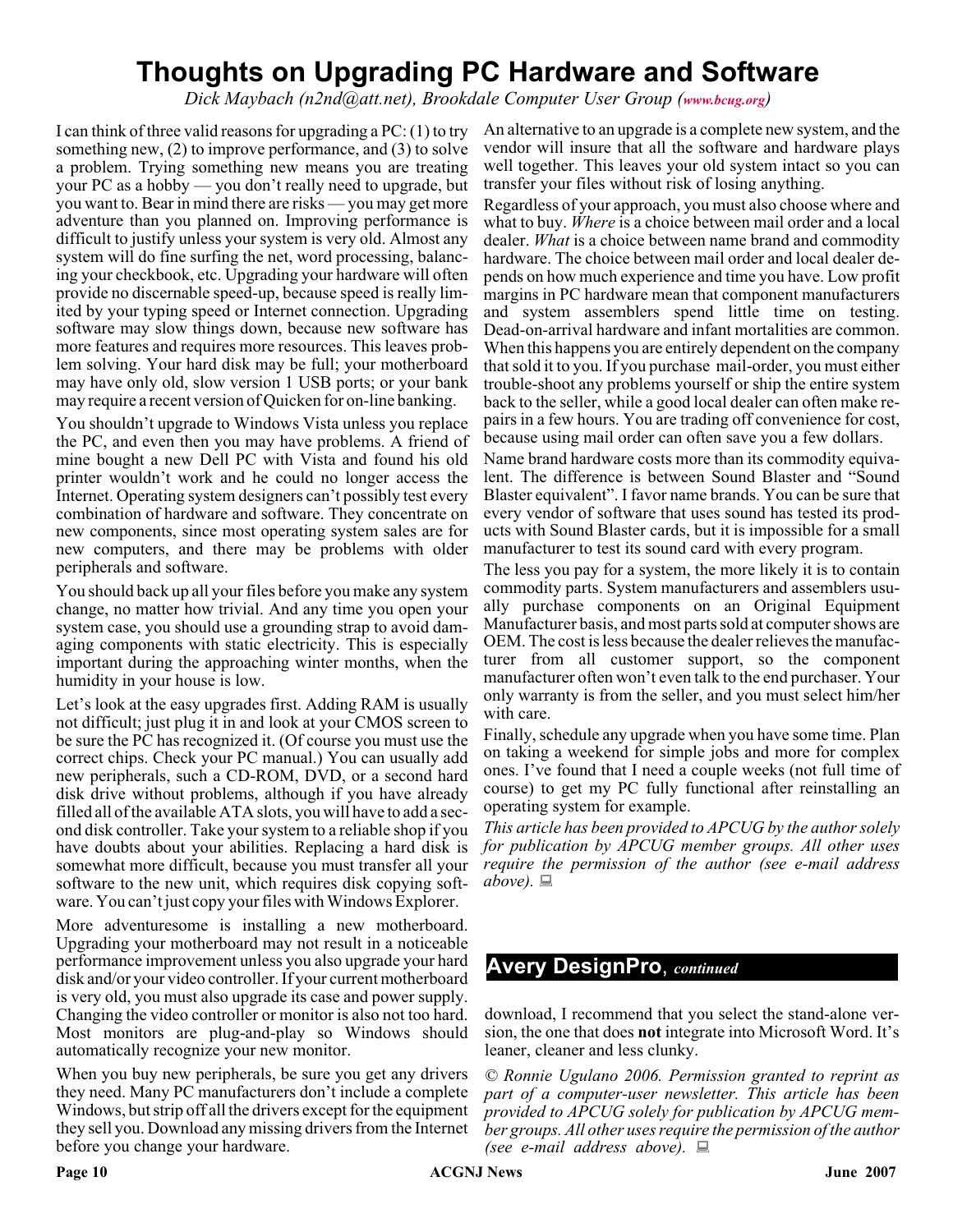# **McAfee SiteAdvisor**

*Sandy Berger (Sandy@compukiss.com), CompuKISS*

Anyone who has been on the Internet for a while realizes that even websites that look benign can generate viruses, adware, spyware, spam, and scams. Until now, it was difficult to determine which websites to avoid. Now, however, safe surfing just got easier. Now there is a wonderful free program that warns you about dangerous websites.

The McAfee SiteAdvisor is a small piece of software that works with your Internet Browser (either Internet Explorer or Firefox). It tells you in an easy graphical format which websites are safe and which harbor spyware, viruses, excessive pop-ups, or online scams.

McAfee has a system of automated spiders that patrol the Web constantly checking out websites. They assess the safety of each website including how much spam is generated from signing up for information at that site and how much spyware, adware, and other nasties might be attached to downloads from that site. The SiteAdvisor will also alert you to sites with excessive pop-ups and those that are possible phishing sites. Besides the automated testing, McAfee has a team of individuals who assess the sites. They use a detailed analysis as well as feedback from individual users.

To use the SiteAdvisor, you simply download the free program. The program is very small, so it downloads and installs quickly and it doesn't slow down your Web surfing.

After installation, a small SiteAdvisor rectangle will appear either on the top (Internet Explorer) or the bottom (Firefox) of the screen. When you visit a site that SiteAdvisor considers safe the rectangle turns green. Sites that have serious security problems will turn the rectangle red. A yellow rectangle means that the website may have some problems or issues. You can click on the SiteAdvisor symbol to get more informa-

# **Back Issues Needed**

The editor is attempting to build a CD containing all issues of ACGNJ News in pdf format, but our collection is incomplete. We're hoping some faithful reader has been hoarding them and will be willing to lend them to us just long enough to scan them. We promise to return them quickly. Thanks Joseph Gaffney, who loaned his collection for scanning. Below is a list of what we still need.

1985: June, July, August, September

1984: August

1976: January, February, March, April (pamphlet-size booklets)

1975: All issues except #1 (June). These are also pamphlet-size booklets.

If you can supply any of these missing issues (or scanned images or good clear copies), please contact the Editor by email (*[bdegroot@ptd.net](mailto:bdegroot@ptd.net)*). Those who supply missing issues will receive a free copy of the resulting CD as our thanks for your help.  $\Box$ 

tion about the website that you are visiting and why it is considered safe or unsafe.

This information is invaluable when surfing the Web. With SiteAdvisor installed you don't have to be fearful that signing up for more information or a newsletter will set you up for spam. You don't have to worry that downloading software will install spyware. In fact, SiteAdvisor takes much of the fear out of investigating and trying new things on the Internet.

Another great feature of the SiteAdvisor program is that when you do a search on Google, Yahoo! or MSN, SiteAdvisor's safety ratings appear as a red, green, or yellow circle next to the search results. You can easily see if a website is safe before you visit!! What a pleasant and useful service. If you want more information before you click on the search engine listing, just hover your mouse over the SiteAdvisor icon and a window will pop-up giving your details on the site's ratings.

Everything that I just described about the SiteAdvisor is available in the free version. McAfee also offers a Plus version that is available for \$19.99 per single user or as a 3-user family pack for \$39.99. The Plus version offers even more peace of mind by alerting you to dangerous links in email and instant messaging programs. The Plus version also has a password protected mode that can actively protect your computer against dangerous websites. This version is perfect for anyone who wants a little extra protection. It is also great for shared computers and computers that children or grandchildren use. Click here to download the SiteAdvisor.

This article has been provided to APCUG by the author solely for publication by APCUG member groups. All other uses require the permission of the author (see e-mail address above).  $\Box$ 

| Rates                |                                                      |       | Specifications                                                             |  |
|----------------------|------------------------------------------------------|-------|----------------------------------------------------------------------------|--|
| Full page            | $7" \times 10"$                                      | \$150 | Published monthly except July<br>and August                                |  |
| $2/3$ page           | $4\frac{1}{2} \times 10$                             | 115   | Closing date: 1st of preceding<br>month. Ex: Apr 1 for May                 |  |
| $1/2$ page           | $7 \times 5$<br>$3\frac{1}{2} \times 10$             | 85    | Black & white only on white un-<br>coated offset stock                     |  |
|                      |                                                      |       | Non-bleed                                                                  |  |
| $1/3$ page           | $2\frac{1}{4} \times 10$                             | 57    | Printed by sheet fed offset                                                |  |
|                      | $4\frac{1}{2} \times 7\frac{1}{4}$                   |       | Halftone screen: 120                                                       |  |
| $1/4$ page           | $3\frac{1}{4} \times 5$                              | 50    | Negatives rightreading, emul-<br>sion side down.                           |  |
|                      | $2\frac{1}{4} \times 7$                              |       | Halftones/photos \$10 extra                                                |  |
| $1/6$ page           | $2\frac{1}{4} \times 5$                              | 35    | Ads must be camera ready                                                   |  |
|                      | $4\frac{1}{2} \times 2\frac{1}{2}$                   |       | Send check with copy, payable<br>to ACGNI Inc.                             |  |
| $1/8$ page           | $3\frac{1}{4} \times 2\frac{1}{2}$                   | 30    | Material should be sent to<br>ACGNJ, PO Box 135, Scotch<br>Plains NJ 07076 |  |
| <b>Business card</b> |                                                      | 25    | For further information contact                                            |  |
|                      | 10% discount for 3 or more<br>consecutive insertions |       | Frank Warren, (908) 756-1681,<br>kb4cyc@webwarren.com.                     |  |

# Advertising Rates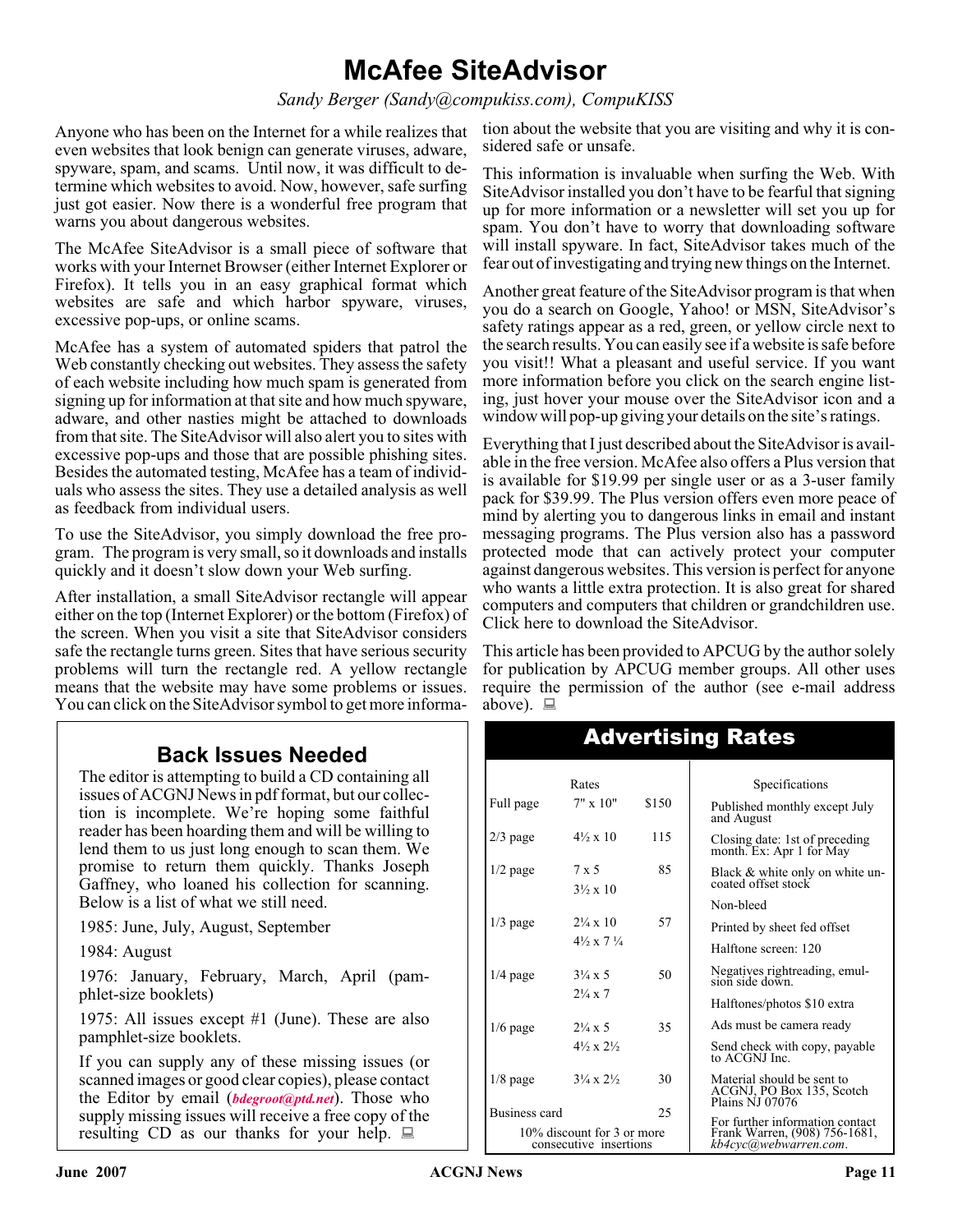# **Three Strikes and You're Out!**

*Robert Hawes (r.d.hawes@hotmail.com), ACGNJ*

We'll tie back into the theme of our title later on, I promise; but first, something completely different: Imagine you're in a theatre. The house lights dim and the curtain rises, revealing the Forum of Ancient Rome. A toga-clad figure approaches from stage right, wearing horn-rim glasses and carrying a late model laptop abacus. He speaks:

"Friends, ROM-ans, computer men and women, lend me your Wi-Fi connections. I come to bury Microsoft, not to praise it. The evil that this company does has lived long enough; let it now be interred with its bones. I tell you, the time has come for all knowledgeable computer users to rise up in righteous indignation and put Microsoft into the ground; as wrathfully, and as deeply, as possible."

That's enough ripping-off of Shakespeare. On the other hand, there can never be too much bashing of Microsoft; and unlike Mark Antony (that's right, no h) in *Julius Caesar*, I'm not being ironic. I **most definitely** mean what I say. Do you think I'm being too harsh? Here's part of a memo written by then Microsoft employee Jim Allchin (now retired), about how to deal with a competitor; "We need to slaughter Novell before they get stronger…If you're going to kill someone, there isn't much reason to get all worked up about it and angry. You just pull the trigger. Any discussions beforehand are a waste of time. We need to smile at Novell while we pull the trigger." (Quoted from the Plaintiffs' opening statement in the *Comes v. Microsoft* lawsuit, courtesy of *[www.groklaw.net](http://www.groklaw.net)*).

In the same vein, here's a **really** short synopsis of the BeOS story, and then two more quotes, all excerpted from *[www.groklaw.net](http://www.groklaw.net)* (copyright 2003-2007 Pamela Jones):

The Be Operating System was fully multi-threaded and multi-tasking with memory protection, built from the ground up to do advanced audio visual editing. Microsoft refused to allow OEM's to pre-load BeOS, or to put an icon on the desktop or load the boot manager to permit switching between OS's. Even with strong support from Intel, BeOS failed to break the lock Microsoft has on OEMs. In 2001, the company dissolved.

"I once preached peaceful coexistence with Windows. You may laugh at my expense — I deserve it." (Jean-Louis Gassée, former CEO, BeOS).

"So again, the evidence will be that a product that some consumers would have chosen is gone from the marketplace. A product that offered unique capabilities still not present, still not present on Windows, never really had a chance. And the evidence will be that consumers are deprived of choice and innovation because Microsoft breaks Iowa's Competition Law."

Regarding BeOS; copied *as-is* from the opening statement to the jury of Roxanne Conlin, Co-counsel for the Plaintiffs in the (recently settled) *Comes v. Microsoft, Inc* lawsuit.

There'll be even more such good, clean fun later on. It's my contention that Microsoft isn't actually in the software business. It's in the dominance business. (Let's pause for a vision of Bill Gates dressed in a black leather transsexual dominatrix

costume, a la Dr. Frank-N-Furter from "The Rocky Horror Picture Show". That's enough to give us all nightmares for years). Now, some opening remarks of my own:

I like silly wordplay. When I first came up with the ROM/Rome idea, I wanted to use "Friends, ROM-ans, Computer Users" as the title for this article. Then I'd start the first sentence with "Lend me your, etc." However, that didn't really telegraph my main topic; and at only four words, it might have been too short for some readers to recognize the source. Continuing the ancient Roman rip-off motif, I thought of "Microsofto Delenda Est", a twist on Cato the Elder's catch phrase from the Third Punic War; "Carthago delenda est" (Carthage must be destroyed). I really liked that one; but ultimately had to reject it as also too obscure. Next, I dropped the historical part, but continued the military theme with "A Call to Arms". Usually, I'm happy to use a clichéd title; but somehow that particular cliché just didn't feel right in this case. So, considering the season, and the coincidence that my "indictment" of Microsoft has three major counts, I went with the baseball metaphor instead. Not perfect, but good enough.

This article is my seasonal wrap-up, the last one prior to our summer hiatus. Before we get to the main event, I've got several loose ends from previous articles to tie up. First, I got some **really** fast feedback from last month's "Let's Lie to the World" article. A reader (who prefers to remain anonymous, possibly from embarrassment) sent me the following:

"As I think I might possibly recall, the Sixty Minutes special last year, (or was it in 2005?), said that Bill Gates was definitely at JICBU '82 because there is a picture of him posing with one of the singers. However, they said that his whereabouts during the evening of the "incident" could not be established, since the police reports have conflicting and missing records and can't establish his actual location until about a half hour after the trouble occurred, when it was noted that he was identified by a security guard who saw him fleeing the scene in a large chauffeured vehicle. The rumor is that his lawyers managed to have a large portion of a state police hard drive erased by paying off the town hall clerk. But that clerk resigned a week after JICBU '82 and no one could be found at the time of the Sixty Minutes special who worked in that office in 1982. So the mystery remains unsolved to this day. I hope that helped to clear things up."

Needless to say, I'm *thrilled* that my tongue-in-cheek flight of fancy stimulated someone else's funny bone. And I'm amazed at how quickly it happened, too. As I write this, our May, 2007 issue was posted to the Web just a few days ago and our embryonic urban legend has more than doubled in size already. (That paragraph above is fifty-one words**longer** than my original "imaginary quote"). If it can sustain even a fraction of this phenomenal growth rate, we've got a*winner!*

*Continued* Second, someone else has finally shared my vision of a completely read-only operating system (first advanced in May of 2005, last mentioned in my "The Future?" article in our April, 2007 issue). It's a Linux distribution called cl33n. (clEEn – get it?) Based on Debian Linux, cl33n is a live CD with a sin-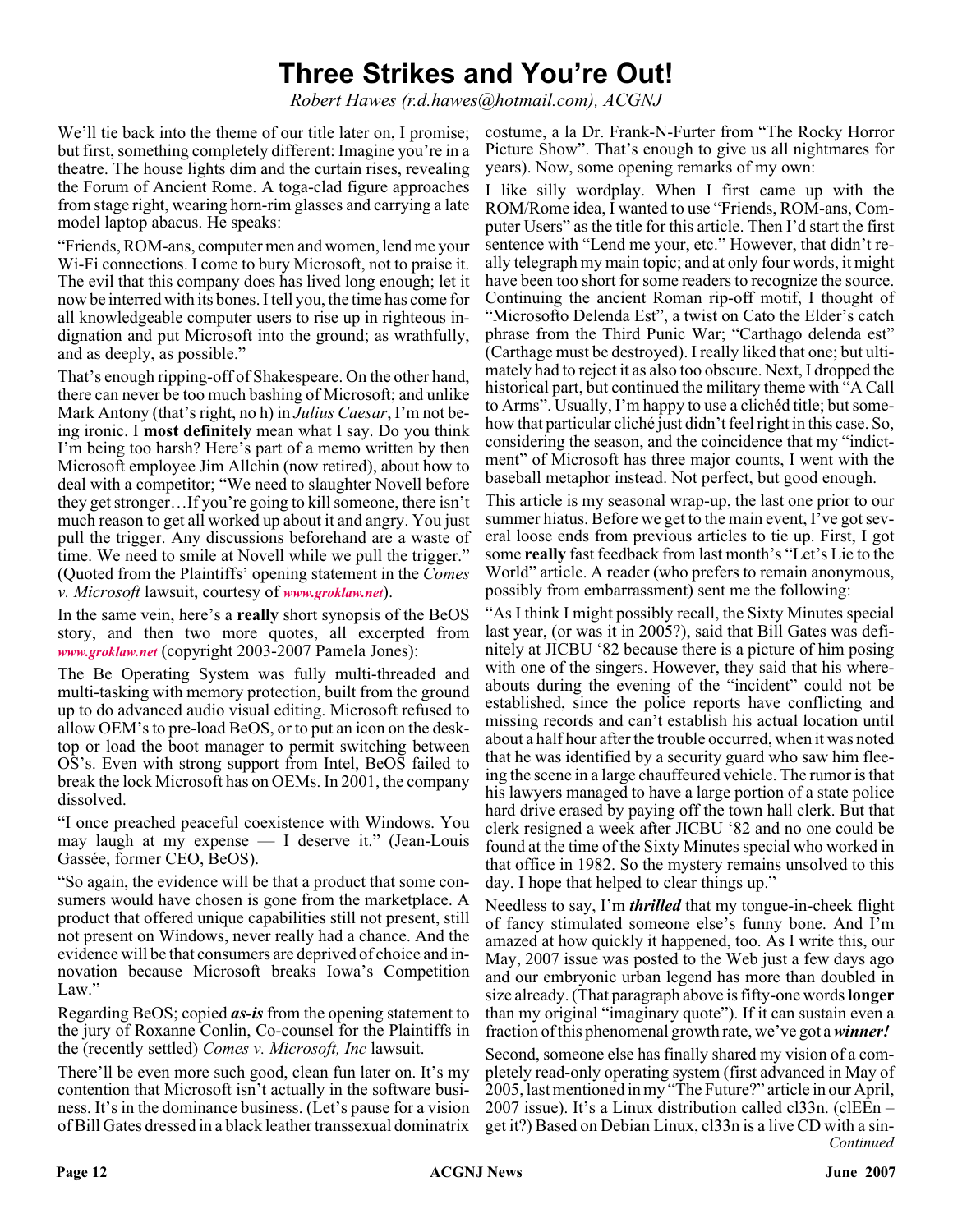gle purpose: it boots and launches the Firefox browser; offering (they say) a virus-free, spyware-free, personal environment for Internet banking, emailing, social networking and anything else you normally do online. Unlike my dream OS, it's designed to ignore the hard drive and use **only** web-based applications; of which there are getting to be quite a lot. Here are just a few:

Google Docs & Spreadsheets gOffice (Free Web Office Suite) ThinkFree (Free online alternative to Microsoft Office) Google mail (Gmail) Yahoo! mail Hotmail Fastmail (webmail with professional features) Blogger TypePad Yahoo! web hosting with WordPress Flickr (photo hosting & sharing) Preloadr (edit images in your Flickr account) Pixenate Snipshot Meebo (instant messaging with AIM, Yahoo, MSN, GTalk)

eBuddy (instant messaging with AIM, Yahoo, MSN)

There are even complete operating systems that can be run from inside the browser, such as *YouOS*, *Desktoptwo* and *goowy*. Inspired by real-world experience at a virus and spyware plagued internet cafe, cl33n is designed to be minimalist, simple, fast and *compatible*. It just does web browsing — that's all. For more about this welcome new development, go to *<http://cl33n.com>* (that's right, no www).

Third, I discovered something new about Partition Magic 8 for DOS (PM8). In the (unfortunately decreasing) areas where it can still be used, PM8 remains my favorite partitioning utility. I have a prolonged tirade about why I consider it to be the height of **absurdity** to install a low level utility like PM8 under a high level operating system like Windows, and then use PM8 to work on the same hard disk that both of them are already running from; but I'll spare you from that ordeal **this**time. Unfortunately for me, I had to repeat that folly again myself, hopefully for the last time, to satisfy completeness. In my first series of 2007 tests (see "Is Perfection Accurate?" in our January issue), I determined that while PM8 can manipulate NTFS version 3.0 (Windows 2000) and NTFS version 3.1 (Windows XP) partitions, GParted (Gnome Partition Editor) version 0.3.1-1 (GP31) could **only** manipulate (or create) NTFS version 3.1 partitions. I further determined that PM8 for DOS (**and** PM8 for Windows running under Windows 95/98) created NTFS version 3.0 partitions. What I **didn't** determine was what PM8 for Windows would do under Windows XP. I just **assumed** that it would create NTFS version 3.1 partitions and let it go at that. I pretty much didn't even raise the subject. How unscientific! I finally broke down and installed PM8 for Windows on an XP system, and that is indeed what it did. Furthermore, GP31 could recognize and manipulate those partitions just fine. So my assumption

turned out to be correct, but I still should have actually checked it out before writing up my test results.

However, one further anomaly remained: The PDF manual on the PM8 distribution CD clearly stated that PM8 for DOS could create NTFS version 3.1 partitions. Now, that could be a misprint (it wouldn't have been the first), but it was something that should be investigated further. So I did, and I found that if you drill down deep enough, PM8 for DOS actually **can** be adjusted to create NTFS version 1.2 (NT4), 3.0 or 3.1 partitions (but it **can't** convert one to another). Version 3.0 is just the default setting. This is probably also true for Windows PM8 (since it switched defaults depending on the Windows version it was loaded under), but I don't *ever*intend to re-install it again and find out. While welcome (learning something new is **always** good), this discovery doesn't affect the GP31 deficiency that I uncovered above. It's been reported, so hopefully they're working on it. Much as I love PM8 for DOS, GP31 *is* the wave of the future.

Fourth, Ubuntu confounded me once again. I performed my just-completed second series of dual-boot tests (see our February, March and May, 2007 issues) using a Western Digital "80" GB hard disk. For the first series (see our May and June, 2005 issues), I used a Maxtor "80" GB hard disk. (As you should expect by now, **neither** disk actually contains 80 *real* GB). In 2005, all but two of the partitions that PM8 found to be bad got partition table error #108. The two exceptions, created by Ubuntu 4.10 in its "standalone" and "XP-in-front" installations, got partition table error #110. Error #108 means that the value recorded in the partition table for the end of a partition doesn't correspond to a valid cylinder boundary in that hard disk's physical and/or logical geometry. Error #110 means that the partition table contains inconsistent size/sector information about one or more partitions, and/or about the **entire** disk. This is a broader error than #108. Indeed, there might be an error #108 hiding under that error #110. PM8 was designed to do absolutely **nothing** more if it encountered either. In 2005, since I could get no further information from PM8, I looked to DOS FDISK. Both times, FDISK reported the individual partition sizes correctly, but it reported a total disk size of only 13,655 MB (instead of the 78,160 MB it **should** have seen). When I repeated those Ubuntu 4.10 tests (see "Dual-Boot Revisited (Part 1)" in our February, 2007 issue), I got an error #108 both times, and FDISK displayed the WD hard disk's proper size of 76,317 MB both times.

From previous experience, I already knew that GP31 could fix an error #108. I became obsessed with the need to duplicate that error #110; to see if GP31 would fix it, too. So I went to the Maxtor disk's current user. I begged, pleaded, whined, whimpered, and groveled most abjectly. I made such a sniveling nuisance of myself that he finally gave in and lent it to me for a few days. Once again, I used the **exact** same Ubuntu 4.10 install CD that I'd used in 2005. I even removed a recently added extra 256 MB memory module from the test computer. I swear to you, *all* the test equipment was *exactly* the same as it was in 2005. Yet I couldn't repeat either error #110 now, no matter how I tried.

*Continued*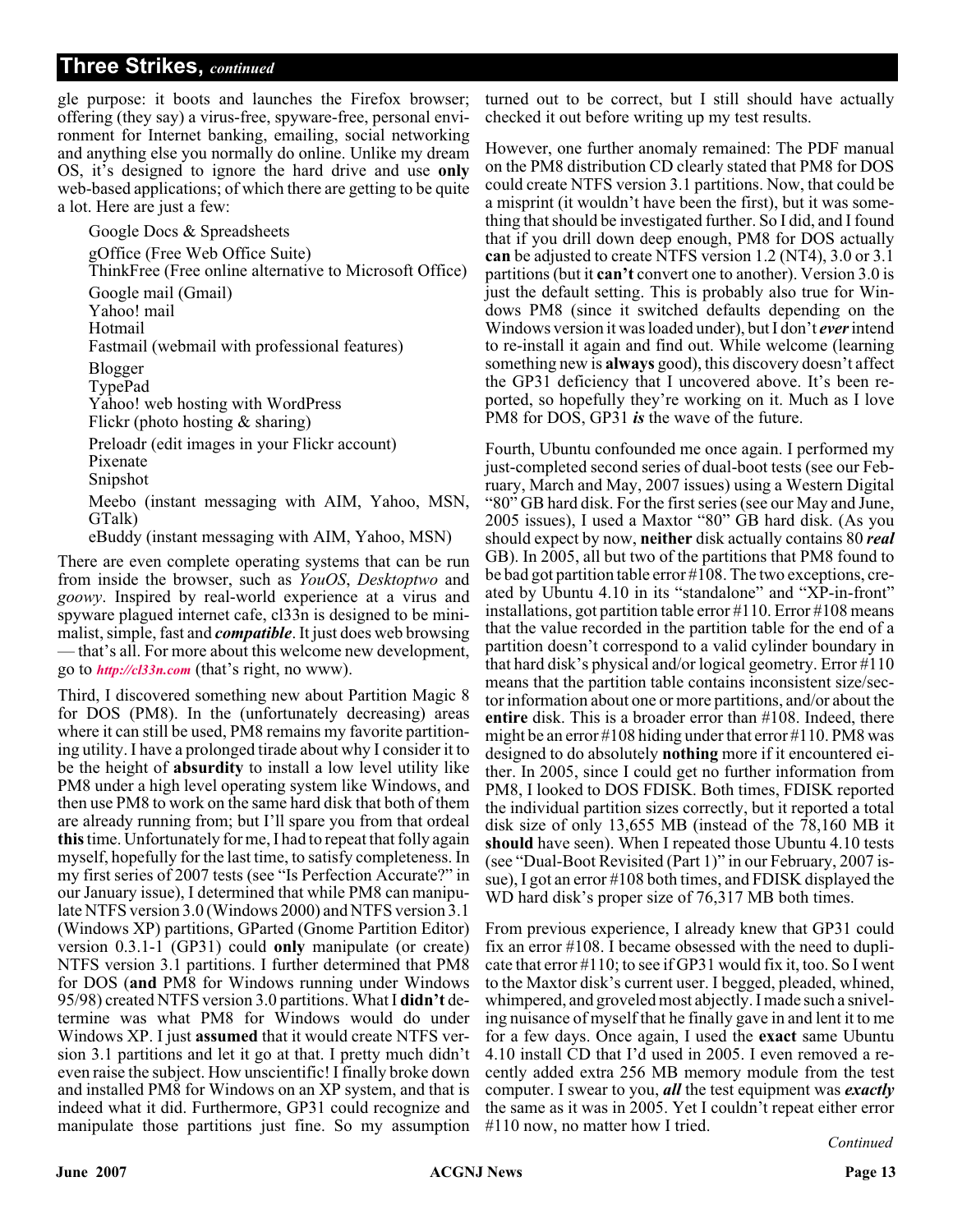In 2005, I performed all the standalone installations first, then all the XP-in-front installations, then all the XP-at-end installations. (Because Ubuntu messed up the drive so badly the first two times, I didn't even bother to give it the XP-at-end test). Thus, those two error #110 results didn't come one right after the other. Between them, I got two good results (simplyMEPIS 3.3 and Mandrake 10.1), two "iffy" results (Fedora Core 3 and SUSE 9.2), and one complete installation failure (Slackware 10.1). As we saw with GP31 in the 2007 repeat tests, both of those "iffy" results were actually good, just out of PM8's league.

However, there was one thing I didn't notice until I was going over my 2005 notes just now. I had performed those original tests in two stages. The first stage (written up in our May, 2005 issue) tested six Linux distributions. Not all of them passed, but the **only** partition table errors reported by PM8 at that time were those two #110 errors. The second stage (written up in our June, 2005 issue) tested twelve more distributions of Linux, plus one of BSD. Then, the only partition table errors reported by PM8 were six #108 errors: One each from Minislack 1.0.1, PCLinuxOS 0.81a, and Yoper 2.1 which, this year, GP31 confirmed to be real errors; and three from PC-BSD 0.6 which turned out to have been good, but beyond the abilities of **both** GP31 and PM8. After the first stage, I had taken the test computer apart. Then, when I decided to do more tests, I put it back together. The fact that each error type appeared exclusively on just one side of that disassembly/reassembly event is very suspicious; but again, I swear to you, I used *only* the same parts. It would be unfair of me to blame Ubuntu for not repeating those #110 errors now; but I feel like being petty and vindictive, so I **will!**

Fifth (and final), I won a raffle at a Christmas party last year. The prize was an old Pentium 166 laptop computer with 32 MB of memory, running Windows 98 SE. What a difference a decade makes. In 1997, I was the all-around network and computer guy for a small wholesale/retail company. I had a Pentium 200 and a Pentium 90. (I won't go into details, but my job(s) definitely required both of them). The boss and his assistant each had a Pentium 166. Everybody else had various flavors of 486. Any one of those machines (even the lowliest 486) contained more computing power than existed in the *entire world* when I was born (and probably for a considerable number of years thereafter). Nowadays, none of them are even worth talking about.

At the very least, I could set my new laptop next to another computer that I'm working on, and use it to display PDF repair manuals (which the other computer can't display because **it's** *broken*). To see if I could get used to the smaller keyboard, I actually wrote two of this year's earlier articles on that machine; but I'd like to get it to do more. Having stated loudly and clearly in last month's "Dual-Boot Revisited (Part 3)" article that the partition layouts used there were **not** my own designs, and did **not** represent my own ideas about how dual-booting should work, I perversely decided to try to use one of those layouts to make the laptop dual-boot Linux. I'd like to report success here, but I can't. The bad news is that so far, I've tried four Linux variants supposedly designed for

older computers (Deli Linux, Damn Small Linux, Basic Linux, and Blueflops), but I had problems with all of them. Two others I couldn't even try. To run my new discovery cl33n (above), you need at least a Pentium II with 128 MB of RAM. Then there's Xubuntu, an Ubuntu-based Linux distribution that claims to be optimized for lower-end machines; but not, apparently, as low as my Christmas laptop. Its *absolute* minimum requirement is 64 MB of RAM. The good news is that (at long last) I'm learning some Linux basics. Maybe this summer I'll finally do *Linux From Scratch* and become an expert. That could supply material for a lot of newsletter articles; or maybe even an e-book (tentative title: "How to Become a Linux Guru in Several Thousand Painfully Difficult Lessons"). I'll let you know what really happens next September.

We now return you to our regularly scheduled anti-Microsoft rant: Three recent events have convinced me that Microsoft has transformed from an eight hundred pound gorilla into a vicious rabid dog, attacking both competitors and users with equal ferocity. It **has** to be put down.

#### **Strike One (The XP Rootkit):**

Do you remember how, after the Sony Rootkit Scandal broke in 2005, Microsoft waited a **long** time before issuing any negative comments? Ever wonder why *Microsoft AntiSpyware* changed its name to *Windows Defender?* Could it be that the answer to both those questions is because, also in 2005, Microsoft released a spyware rootkit of its own?

Consider this definition, paraphrased from Wikipedia, the free encyclopedia (*[www.wikipedia.org](http://www.wikipedia.org)*):

A **rootkit** (also written as "**root kit**") is a set of software tools intended to conceal running processes, files or system data from a computer's users. Rootkits often modify parts of the operating system or install themselves as drivers or kernel modules. In recent years, rootkits have been used increasingly by malware to help intruders maintain access to systems while avoiding detection. Today, most known rootkits are written for Microsoft's *Windows* operating systems, but the term originally came from the UNIX world; referring to a set of recompiled command line utilities that would carefully hide any traces of the intruder (which those commands would normally display), thus allowing said intruder to maintain "root" access (highest privilege) on the system without the system administrator ever knowing about it.

As an old DOS guy, I thought that rootkits had something to do with the root directory. Only when I looked up the above definition for this article did I realize that I was wrong. (That's what I get for making an assumption based on incomplete data). These days, many computer users don't even know that there's such a thing as the command line (or **any** kind of directory, for that matter), so they probably wouldn't know what a root directory *or* a root user is, anyway.

*Continued* The rootkit in question is Microsoft's WGA (Windows Genuine Advantage) tool, which they've called a "critical security update". As far as consumers are concerned, there's nothing "critical" or "secure" about it, since it does *absolutely nothing at all* to help the computer user. Microsoft put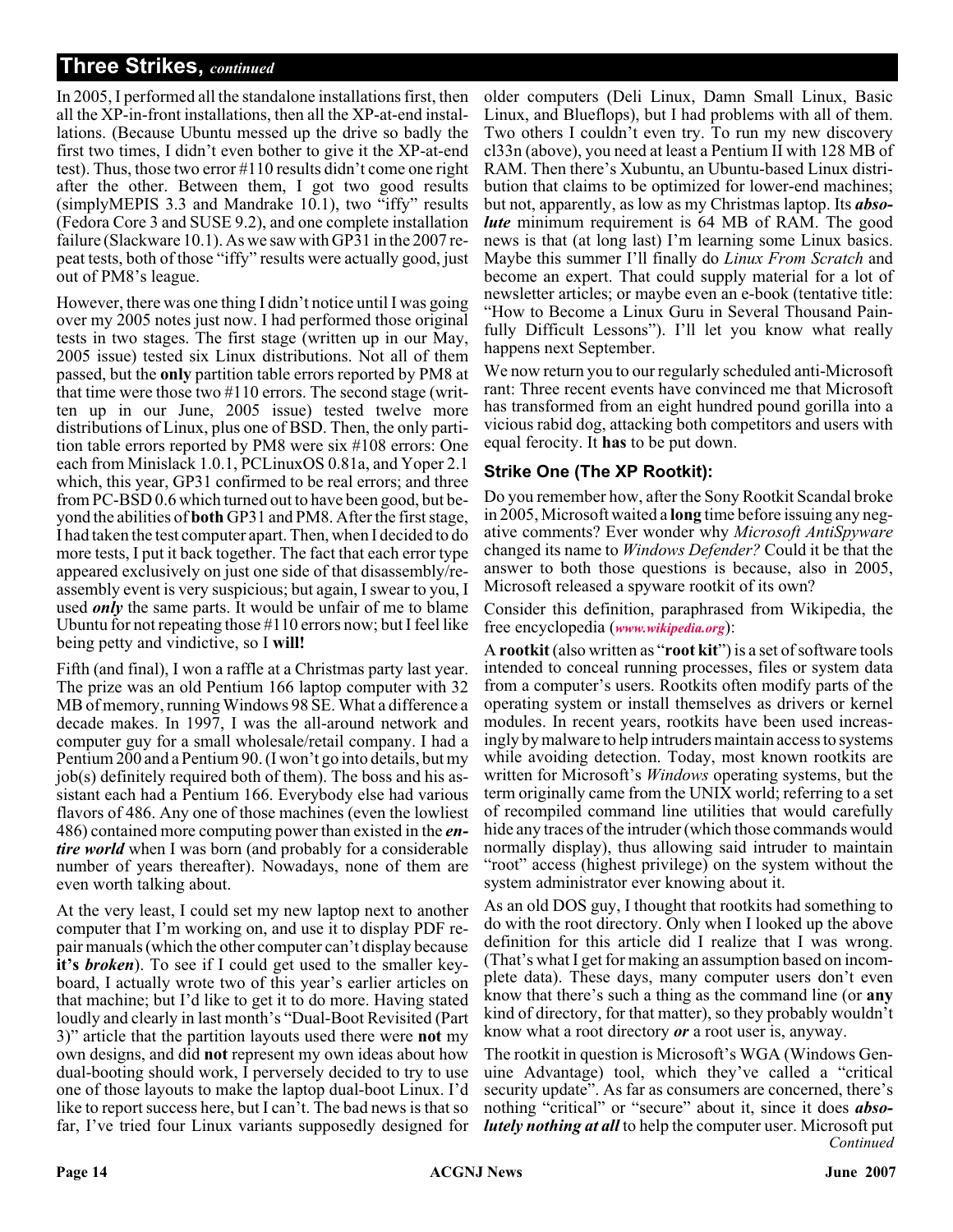out a statement asserting that (among other things) the WGA tool is not spyware because it doesn't really collect all that much information, and they get consent before they install it. As usual, that statement is quite a bit less than the truth.

WGA transmits data to Microsoft's central computer every time a PC is booted, and (for an always-on computer) at regular intervals thereafter. During installation, Microsoft *never* advised users of these "phone home" capabilities. Several times, Microsoft has released a list of the data items being collected. Then, someone has asked about an item **not** on the current list. In reply, Microsoft has said; "Oh yeah, that too" (or words to that affect), and released a new list. What they **haven't**said is what they're going to do with all that information. Plus (minus?), there's the additional danger that **non**-Microsoft hackers could easily hijack the WGA tool, thus using it to collect and send data to **them** as well.

As far as consent goes, a ZDNet journalist named David Berlind noticed that there are actually two parts to the WGA tool. The Validation program (that's what calls home) is installed first. *After* that, a consent message is displayed before the Notification program (which controls the pop-up message you get if you're found to be "not genuine") is installed. Is there *anyone* out there who believes that the Validation program will be un-installed if the computer owner says "No" at this point? Certainly not me!

Much of the information above was excerpted from *[www.groklaw.net](http://www.groklaw.net)* (copyright 2003-2007 by Pamela Jones). There's a lot more I could say on this subject, but if I go on, I might never stop. I've covered my basic points. Anyone who wants to learn more can check out these three Groklaw articles:

Microsoft's Calling Home Problem: It's a Matter of Informed Consent (June 11, 2006), at:

*<http://www.groklaw.net/article.php?story=20060608002958907>*

Microsoft Sued Over WGA (June 29, 2006), at:

*<http://www.groklaw.net/article.php?story=20060629160018237>*

The Second Class Action Lawsuit over Microsoft's WGA (July 5, 2006), at:

#### *<http://www.groklaw.net/article.php?story=20060705042741949>*

The first article was my primary source, and also has links to the David Berlind postings that Pamela Jones used as some of *her* sources. To satisfy copyright requirements (since I've quoted Pamela quoting David), here are the two hyperlinks she referenced (to a ZDNet blog called *Between the Lines*, copyright 2006 by CNET Networks, Inc.):

MS anti-piracy tools phone home, raising consent, disclosure and security questions (June 8, 2006), at:

#### *<http://blogs.zdnet.com/BTL/?p=3168>*

Images: Microsoft's shoddy Windows Genuine Advantage Installation Process (June 8, 2006), at:

*[http://blogs.zdnet.com/BTL/?page\\_id=3170](http://blogs.zdnet.com/BTL/?page_id=3170)*

#### **Strike Two (The Open XML Debacle):**

Just this April, a funny (although it's really more like tragic) thing took place. A team of lobbyists employed by Microsoft descended upon Florida and totally perverted the legislative

process. Having made such an alarming statement, it's really not fair that I now digress into some background details; but I will anyway.

Last year, while working on my submission for our January, 2007 issue, I had a funny thought. It really had nothing to do with the subject of that article, so I tacked it on the end as "Appendix I: Let's Lie to the Public", and sent the whole thing in just before that issue's December 25 deadline. Only a day or two later, while cleaning up the ACGNJ directory on my hard drive, I found a file containing five paragraphs that I'd written the previous year, but never used. Since they had a definite "new year" flavor, I turned them into "Appendix I: What Might Have Been", which I sent in with my submission for our February, 2007 issue. However, as sometimes happens, **both** those appendices wound up being cut due to space considerations. Even though it was stretching the "new year" theme a bit, I re-used the second appendix with my submission for our March issue; and it finally got in. Since our April issue (which gets printed out on real paper as a handout for the Trenton Computer Festival) was limited to exactly sixteen pages, there was *absolutely* no chance for the first appendix to get in there. So I saved it for May.

Then Florida happened, and suddenly my little "humorous" appendix had the potential to comment (in a possibly unique way) on an important current event. With only the first paragraph changed (expanded into two mostly new ones), it became *much* too good to waste as an appendix. So, as "Let's Lie to the World", it got the front page headline of our May, 2007 issue, and it might actually be good enough to be picked up by some other publications. Before I go further into the blatant perversion of governance, here's the center section that I cut out of my original first paragraph (I hate to waste anything):

Recently, Microsoft released their answer to OpenDocument, and they had the nerve to call it Open XML. Talk about chutzpah! Just as I (and a lot of other, much better writers) predicted, they've released it under a license that purports to allow anyone to implement it for their own purposes. In fact, as in the past, their lawyers have worded the license in such a way that **nobody** in the real world can qualify for it. It's like if I told you; "Sure, you can use my car **any** time you want. All you have to do is drink this cup of cyanide first". A license that can't actually be met isn't a license at all, and certainly shouldn't be allowed to carry the word "open" in it.

*Continued* (Now back to new stuff). On reflection, and having re-read the license several more times, I might have indulged in a little bit of overkill there. On the other hand, there are several potential "gotchas" in that license, so I probably wasn't *too* far off. In my new version, I replaced that text above with a copy of the actual language that Microsoft succeeded in killing, plus a short description of what the lobbyists did to kill it. Unfortunately, I don't have space here to repeat details that I already recounted there. So if you want to see the actual text, you can download our May issue from the ACGNJ Website. Or, you can follow the new link below to a Linux.com article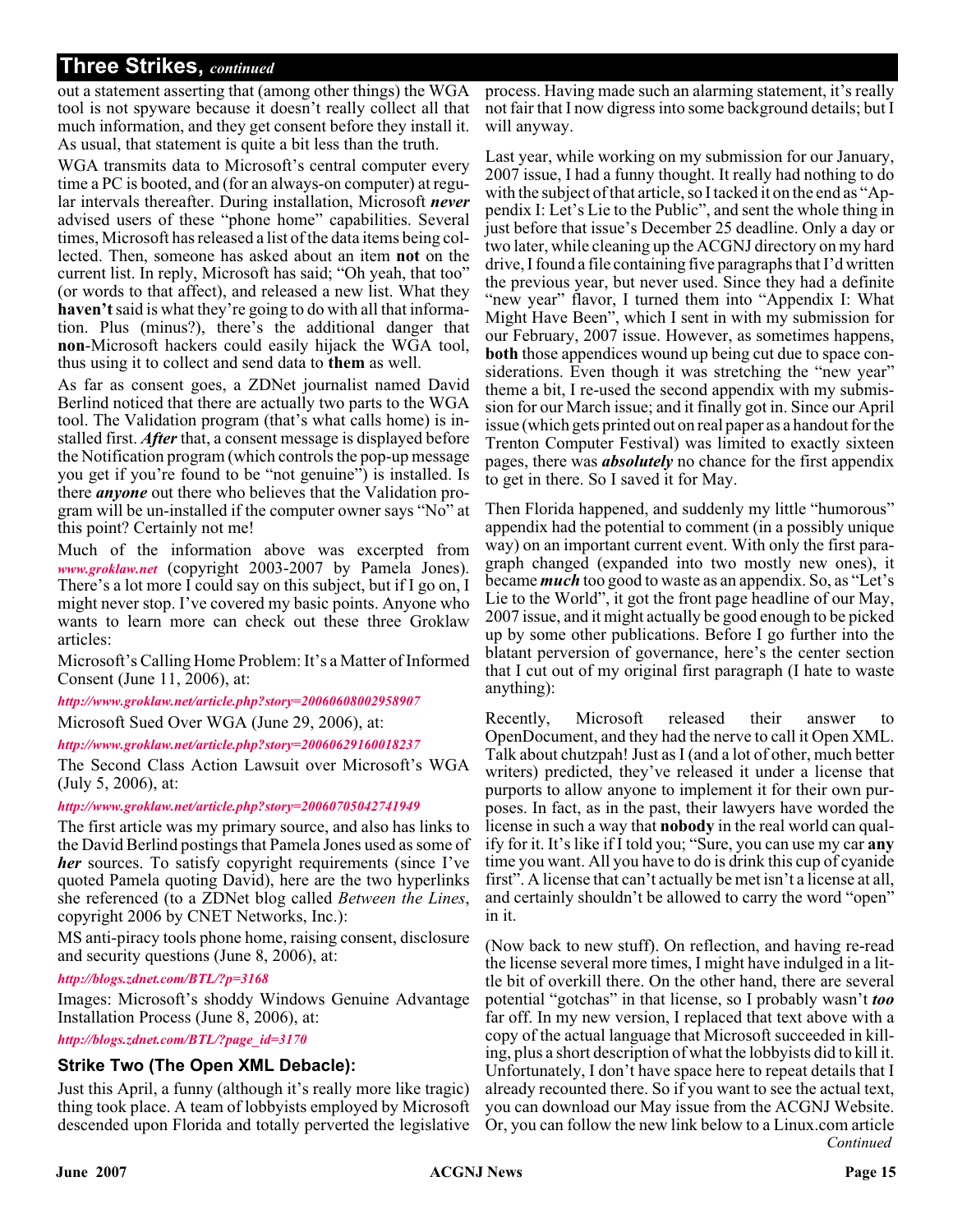(Copyright 2007 – Open Source Technology Group) by Robin 'Roblimo' Miller (and others):

Microsoft's 'Men in Black' kill Florida open standards legislation (April 17, 2007), at:

*<http://enterprise.linux.com/article.pl?sid=07/04/16/2019244>*

It's got just about everything I was able to find last month, plus a lot more; including some accounts from people who were actually there. Here are two:

A legislative staff employee who would lose his job if he were quoted here by name said, "By the time those lobbyists were done talking, it sounded like ODF (Open Document Format, the free and open format used by OpenOffice.org and other free software) was proprietary and the Microsoft format was the open and free one."

Two other legislative employees (who must also remain anonymous) told Linux.com that the Microsoft lobbyists implied that elected representatives who voted against Microsoft's interests might have a little more trouble raising campaign funds than they would if they helped the IT giant achieve its Florida goals.

Now, there are *so* many ways that Open XML is inferior, and *so* many sleazy tricks that Microsoft is pulling to advance it. It's hard to pick just *one* reason to oppose it. However, that last statement sure sounds like a threat to me. When does the use of extortion to influence the votes of local, state, or national government officials escalate from *politics-as-usual* to t*errorism*? Perhaps someone should consult Homeland Security about this. Maybe we can ship Gates and Ballmer off to the Guantanamo Gulag. Wouldn't **that** be fun?

#### **Strike Three (The Vista Trojan Horse):**

Let's lighten the mood a bit by ripping off another poet (this time, Elizabeth Barrett Browning):

How is Vista vile and evil?

Let me write a DO loop that will count the ways.

Oh, No! The program went into an infinite loop,

Consuming all available processor cycles;

And since its operating system still uses cooperative

(rather than preemptive) multitasking,

My whole system has become unresponsive.

Well, maybe not an infinite number, but there are definitely a *lot* of ways to hate Windows Vista. If you read my "The Future?" article in our April, 2007 newsletter, you know I consider that the "tilt bits" feature (which, if activated, cause it to directly attack the user) makes Vista classifiable as an actual Trojan horse program (of the *logic bomb* sub-category). I've got some more to say on that subject, but I'm saving it for last. We'll start with a new discovery (another Groklaw link, copyright 2003-2007 by Pamela Jones).

Burning Issues With Vista, by Richard Rasker (May 6, 2007) at: *<http://www.groklaw.net/article.php?story=20070422083715451>*

Richard Rasker runs a translation agency in the Netherlands, specializing in computer books. He heard an unsettling (but not, as it turned out, all that surprising) rumor about one of Vista's built-in programs, and he decided to investigate. I

only have room to quote his opening and closing remarks. I highly recommend that you read the entire article, if you care at all about yet another sinister booby trap that Microsoft has set for the unwary.

He started out; "Having heard that Vista's CD/DVD burn utility by default uses a nonstandard format, possibly as a result of yet another one of Microsoft's lock-in schemes, I decided to check things out for myself. That would also give me a nice chance to see what Vista was all about."

He finished with; "In my view, the final conclusion is quite clear. In several ways, users are pushed towards the Live File System (LFS) format, which is only compatible with Vista and XP. LFS is the format which is selected by default, and there appears to be no way to change this that I could find. In many cases, the user doesn't even get to see this selection, and following the easiest way to burn a CD or DVD will almost certainly result in an LFS format disk. Contrarily, in order to use the universally readable Mastered format, users have to select it consciously every single time, and still confirm this choice every single time. As far as I could see, LFS is some kind of unfinalized type of UDF — with UDF standing for Universal Disk Format. Even if UDF is a universal format, LFS most certainly is not. I tried reading LFS format media on my Linux systems but failed, even though I installed udftools. Yes, K3b (a great Linux burning tool) could tell me that there was data on the disks, but it was unable to show the actual data itself. All other tools failed with the error message that the disk couldn't be mounted.

"As for why Microsoft pushes LFS, I can't think of any good reasons. The only advantage of LFS over the Mastered format is the option to add files to an already burned disk later on. But there is already such a thing as multi-session, so this argument is largely moot, and besides, people actually expect to burn a CD or DVD in one go.

"For all the rest, LFS has only drawbacks. First, it's confusing to the user, with no less than four versions, aimed at distinct Windows and Mac versions. Second, and most importantly, it will create compatibility problems in the world of creating CD's and DVD's – a world that at the moment features a near universal support and compatibility of available formats.

"The only true reason I can think of for pushing LFS is that Microsoft attempts to lock its users once more into its products. Innocent users who use Vista's tool to save their photos, MP3 collection or back-ups in general may find that all of a sudden, they have no access to their own data any more, especially when abandoning Microsoft products. So far, I haven't been able to find any technical specifications with regard to LFS; and it is to be expected that Microsoft will consider it their Intellectual Property, the use and support of which is licensed under its terms to users. I think this is Not Good at all.

"And as for the general quality of Vista and my personal "Vista experience"? I think the story speaks for itself."

*Continued* Now back to me. In April's "The Future?" article, I quoted *Peter Gutmann* quite a lot; but not nearly as much as I had originally intended. (My first draft was *way* too long for an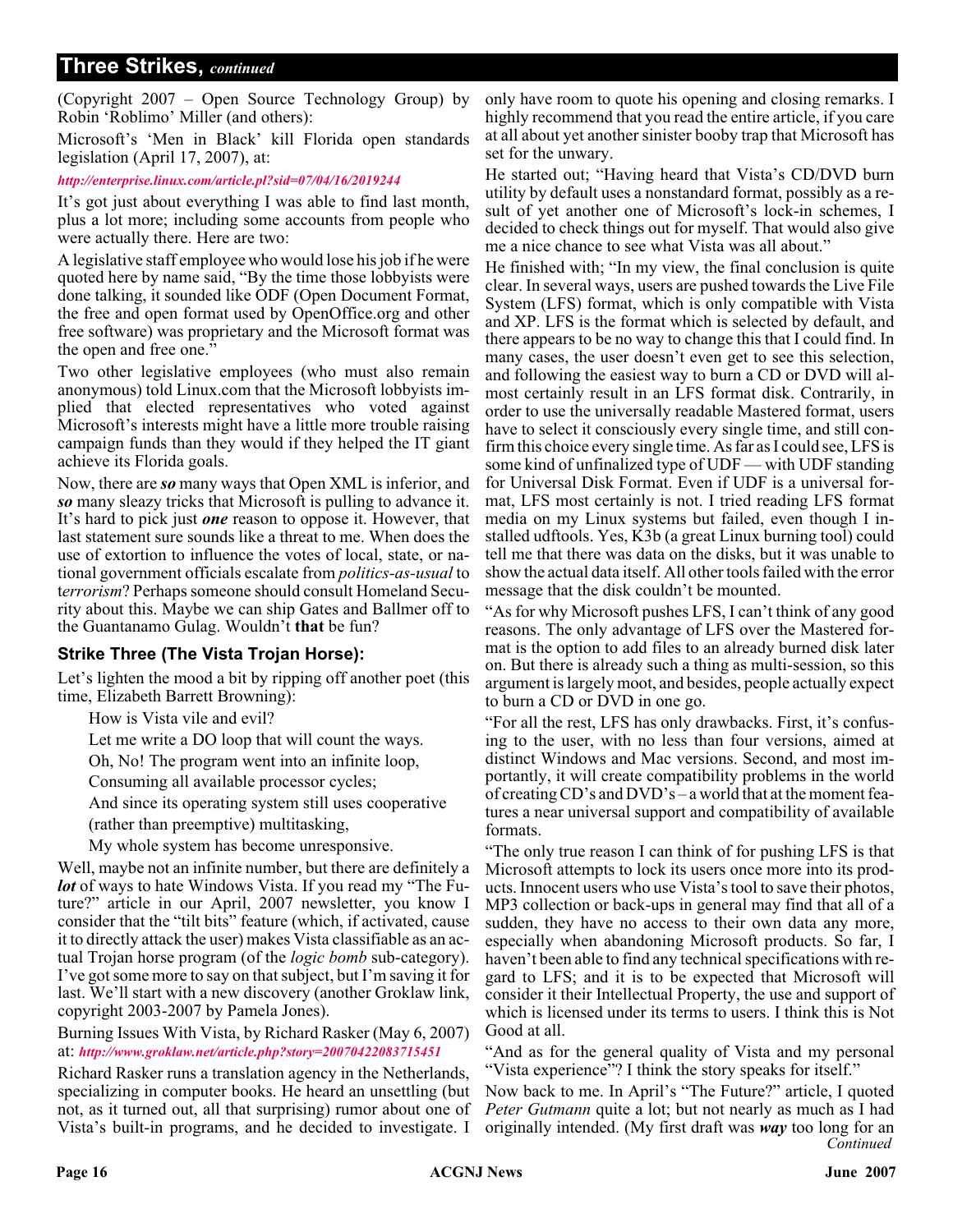April issue). So I'm going to take the bits I had to cut out there and print them here. Before anything else, though, I have to cite his link. I've said it before and I'll say it again:*Everybody* who cares about the future of computers should read this document:

A Cost Analysis of Windows Vista Content Protection (updated April 3, 2007) at:

*[http://www.cs.auckland.ac.nz/~pgut001/pubs/vista\\_cost.html](http://www.cs.auckland.ac.nz/~pgut001/pubs/vista_cost.html)* The first thing I had to eliminate from my article was this complete copy of his Executive Summary:

Windows Vista includes an extensive reworking of core OS elements in order to provide content protection for so-called "premium content", typically HD data from Blu-Ray and HD-DVD sources. Providing this protection incurs considerable costs in terms of system performance, system stability, technical support overhead, and hardware and software cost. These issues affect not only users of Vista but the entire PC industry, since the effects of the protection measures extend to cover all hardware and software that will ever come into contact with Vista, even if it's not used directly with Vista (for example hardware in a Macintosh computer or on a Linux server). This document analyses the cost involved in Vista's content protection, and the collateral damage that this incurs throughout the computer industry.

The second thing to go was this paraphrased paragraph, referring back to a remark I made in paragraph two of "The Future?"; about how **my** dream computer system wouldn't require any changes in computer hardware design:

Vista's content-protection paranoia mandates **internal** data encryption. For **all** video, this means that after performing its usual task of decompressing the input signals, the CPU has to encrypt the resulting uncompressed data stream before it can send it to the video card. (Heaven forbid that some unauthorized peripheral device might be able to intercept and read anything that's being sent across the device bus). However, there currently isn't enough CPU power available for both decoding **and** encryption. (For PC video, "decode" and "decompress" are synonymous. They're the "dec" part of "codec"). Taking pity on the overworked CPU, Microsoft has kindly decreed that video decompression shall be removed from the software and transferred to new hardware that must be added to any and all video cards, if they want to stick the word "Vista" on their packaging. (You think Microsoft can't swing this drastic re-design? Take a look at those three almost-completely-useless keys they stuck on every ATX-style keyboard). This action has two detrimental results (with possibly more to be discovered later). First, the video chip and video card manufacturers must change their designs to add this new complexity. Who do you think will wind up paying for that? Second, there are a lot of video compression schemes out there, both proprietary and open source. Including and updating them as software was relatively easy. For this new type of graphics hardware, it **can't** be. Any codecs that wind up not being supported will just be out of luck. (I can see a lot of potential for anti-competitive "sweetheart" deals here). Plus, some of the most promising new HD video formats are still under development. This re-design will result in no playback

**at all** until PC hardware support for them appears, at some indeterminate point in the future. Can **any** of them hold out? Compare this to the situation with MPEG video, where early software codecs like the XingMPEG en/decoder practically created the market for PC video. Today, thanks to Vista's content protection, the opening up of new markets in this manner would be impossible. It's an unnecessary re-design, and a *bad* re-design, but it's what Microsoft needs to accomplish its self-centered ends.

At last, back to "tilt bits". All I know about them, I got from Gutmann. When I went Web searching for alternate sources, I didn't have much luck. Oh, I got a lot of hits, but most led directly or indirectly back to him. Microsoft's multiple Web sites yielded exactly *one* result: Someone had posted a complete copy of Gutmann's document to Microsoft's TechNet. Fortunately, I eventually found "tilt bits" mentioned in a report about the April, 2005 Windows Hardware Engineering Conference (WinHEC), on a Digital Rights Management company Website; so I actually did find some independent confirmation that they really exist. Finally, at an unaffiliated site, I found a quote from the section of Microsoft's own document covering tilt bits (Section 2.3.3, page 13):

"Tilt bits are provided in the DDI as the driver's mechanism for reporting that a hacker is suspected. If at any time the graphics driver determines that something improper has happened, then it can set the appropriate tilt bit — for example, if the hash of an output status message doesn't match the message. If any tilt bit gets set, then Windows Vista will initiate a full reset of the graphics subsystem, so everything will restart, including re-authentication". (FYI: DDI means Device Driver Interface).

*Continued* Since tilt bits are (supposedly) set only by drivers, you might think that if you used a pre-Vista video card with its matching pre-Vista driver, you'd be safe. Dream on. This last excerpt (from Gutmann's "Denial-of-Service via Driver/Device Revocation" section) puts paid to *that* idea; describing a *second* way in which Vista can attack its users: All drivers will have signatures, which can be remotely revoked by Microsoft at any time, for any reason. Quoting the content-protection specs; "Vista will […] revoke any driver that is found to be leaking premium content […] if the same driver is used for all the manufacturer's chip designs, then a revocation would cause all that company's products to need a new driver". In the fast-moving hardware market, most devices enter "legacy" status within a year or two of their replacement models becoming available. Many vendors probably won't be interested in rewriting their older drivers. An example of this might be nVidia TNT2 video cards, which are still very widely deployed in business environments, where they're all that's needed to run Word, Outlook or Excel (or, for that matter, pretty much any non-gaming application). The drivers for these cards haven't been updated for quite some time for exactly that reason: You don't need the latest drivers for them because they're not useful with current games any more. (If you go to the nVidia site and try to install any recent drivers, the installer will tell you to go back and download much older drivers instead as soon as it detects that you're using a TNT2).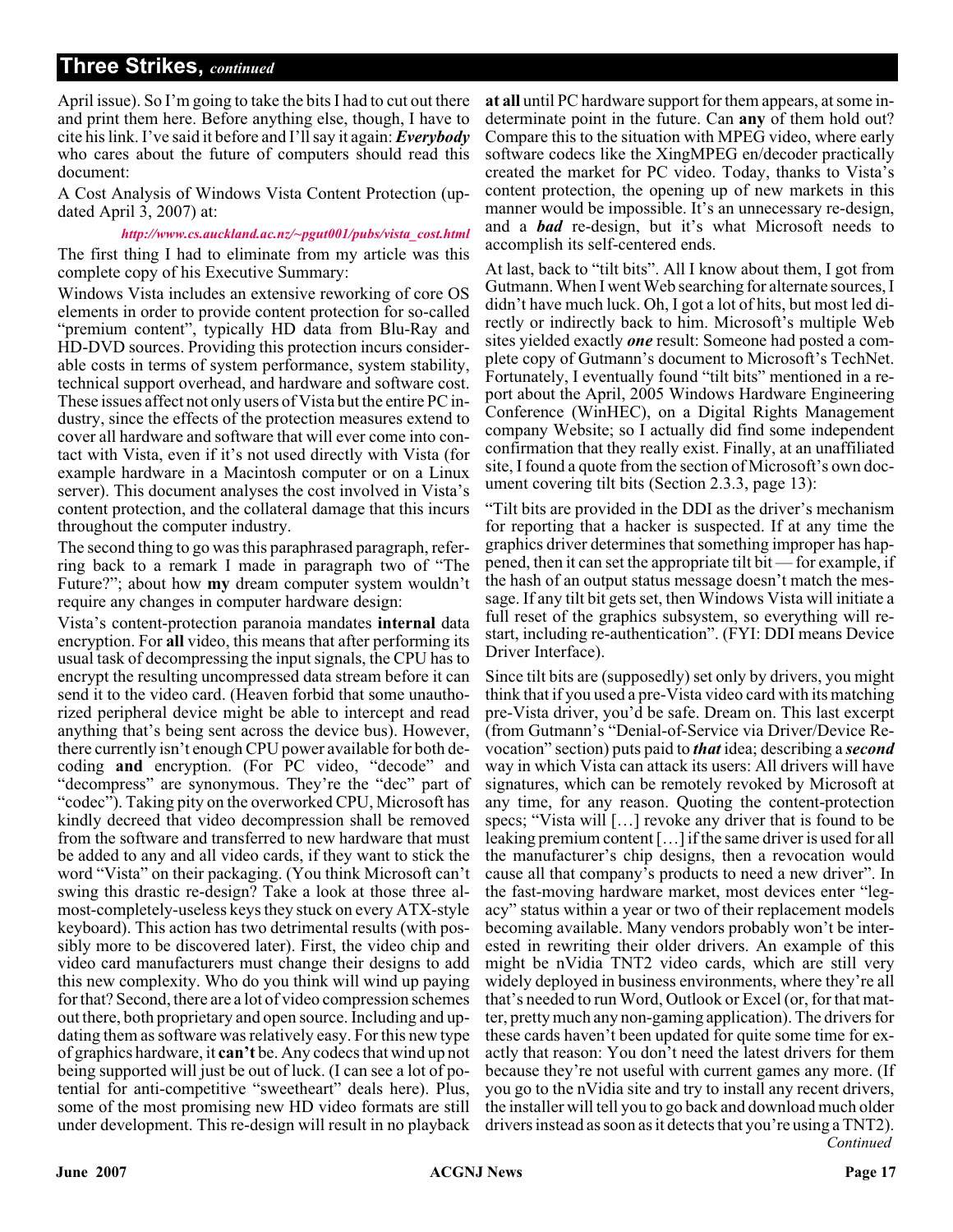# **Memorials and Memories**

#### *Charlie Sickels (wsickels@sbcglobal.net), Chicago Computer Society ([www.ccs.org](http://www.ccs.org))*

In the US, the end of May is a national time for remembering people and events, a time to recall and to honor. Some of it is public; some is personal; it is all profound and deeply felt. It is well and good that we should engage in this process. It is affirming and appropriate that we honor what is worthwhile and often bought at heavy cost. Our lives and society have been affected for good or ill by what has gone before. Some will come again and it is up to us to learn from the past and keep watch on the future.

No less profound, but with less emotional content, is the march of technological progress. This journal is concerned with many aspects of personal computing, what it does and can do, what we believe it will do if properly managed, where it will go. But this may also be a time to consider where it has been, not necessarily how it got here, just what it was like in an earlier era.

Those of us with a certain maturity and extended contact at whatever level with the world of computing can surely recall many steps along the way, glimpses both trivial and meaningful on the decades-long path we have trod. Let us try a hasty and hazy recollection of those steps and share some here. We refer to the earlier and later days of what has become both common in our lives and essential to them. We speak not of the Cray and Lord knows what other supercomputers are now extant, whether acknowledged or secret, but of the early surge in size and power, names like Burroughs, RCA, Honeywell, and the prince destined to be king, IBM.

We may all remember the Big Iron years of heavily air conditioned big rooms of big machines with rows of tape drives the size of refrigerators, all color matched in IBM Blue, IBM Red, or IBM Gray. Spinning inch-wide tape reels were the size of huge dinner plates and gave way in time to the real and early floppy disks. The machines were handled by skillful computer operators and used information digitally coded by intense computer programmers, the new elite career of the time which sheltered nerds and geniuses alike from the world of the commonplace.

Changes came. Evolution brought "distributed processing", which evolved into microcomputers still with linkage to the heavy hardware and equipped with the arcane language of DOS. Then massive increases in memory capacity enabled the Graphical User Interface, GUI, and the dam began to give way. GUI and Windows fostered independent personal computers, growing from ever increasing memory, speed, and what vendors loved to proclaim, "increased productivity". Then, being linked to the wondrous Internet made having a home computer as reasonable as having a car. Or two. Fame and fortune has shifted to the little machines spread throughout the land, their developers, their makers, and their users, In our marvels of expanded access to information and communication, this can be a time to pause and honor those who made it all possible by many years of work and logical choices. Most of them are not famous and I do not know their names, but no less do them honor. Those who are famous already have what they deserve, or more.

In honoring ingenuity, I'd like to relate a lesser-known incident from the early days of Big Iron's reign. IBM was establishing new information hubs at major international cities. The Paris center was having mysterious problems with new information tapes and periodic updates. Emergency calls for replacements brought new tapes and similar though slightly different problems. They were undamaged but still faulty. Poughkeepsie sent an international systems engineering team to Paris to discover the problem's cause and find a solution. They carried a fresh set of calibrated tapes proven functional. They watched them disappear into and re-emerge from French Customs, whereupon they too proved faulty.

Careful inspection revealed that the tapes were a bit shorter. Sure enough, the suspicious French Customs officials were routinely clipping several meters from the start of every tape for later analysis. With this deduction, IBM simply moved the initialization instructions some fifty feet deeper preceded by sacrificial random data. Success was immediate. No protestations needed; no excuses received; no announcements made. We also honor enterprise.

*This article has been provided to APCUG by the author solely for publication by APCUG member groups. All other uses require the permission of the author (see e-mail address above).*

# **Three Strikes,** *continued*

If such a device were found to be leaking content, it seems unlikely that nVidia would be interested in reviving discontinued drivers that it hasn't touched for several years, creating instant orphanware of the installed user base.

That's **two** different ways that Vista can attack you at any time, without any warning. (And what guarantee do we have that there aren't even more waiting in the wings?) There's only one sensible course of action: *Don't ever use Vista*.

### **You're Out (In Yet Another Pop Culture Motif):**

So let's (metaphorically, at least) form up into an angry mob, light our torches, and storm the mad scientist's castle. His hideous creations shall run amok no more.

See you in September.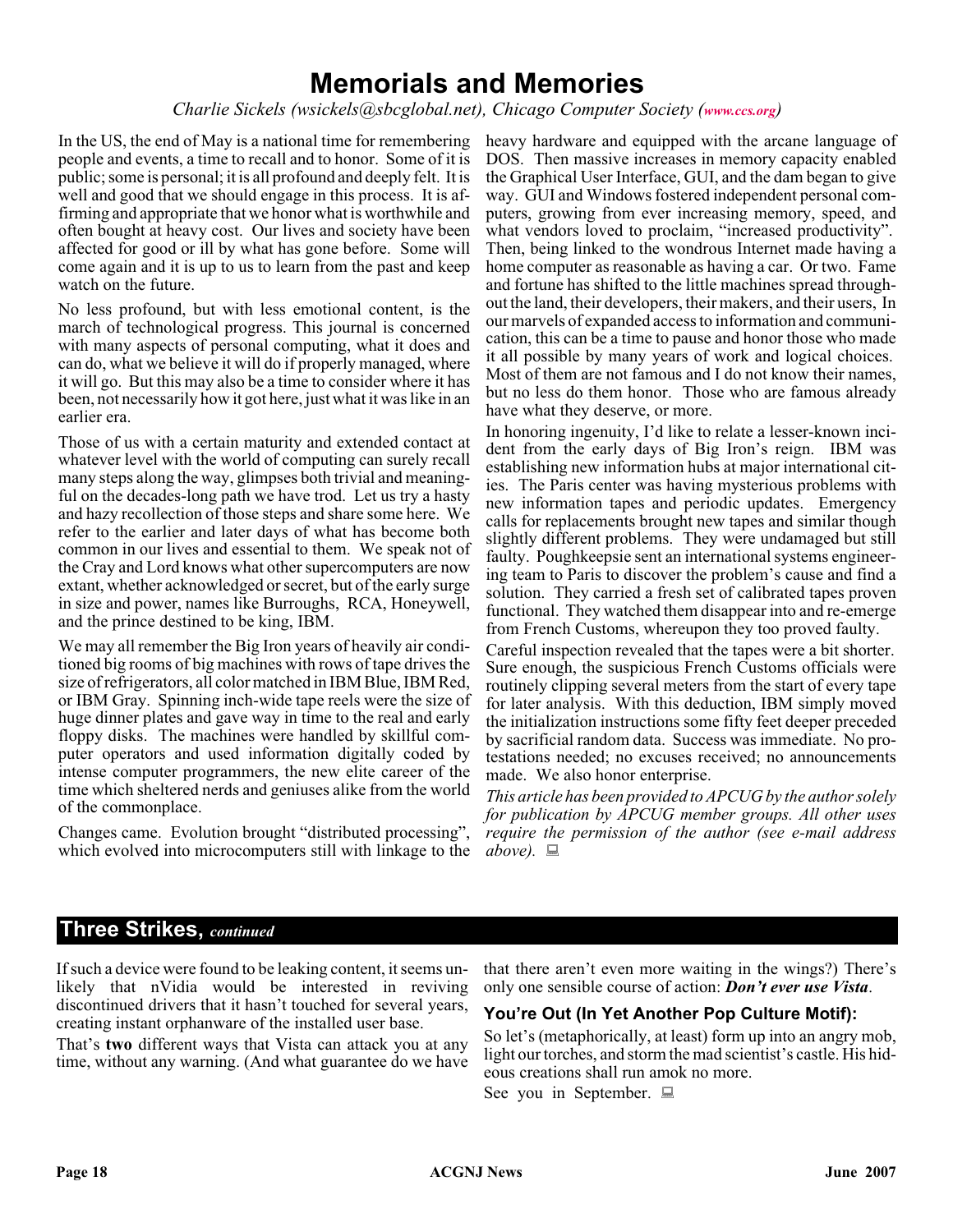# **C/C++ Programming**

*Bruce Arnold (barnold@ieee.org)*

#### *<http://home.earthlink.net/~barnold2002/Acgnj/index.html>*

This group is devoted to programming languages in general and C, C++, and C++ for Windows programming in particular. Each month a small but hopefully useful program (complete with source code) is presented for discussion.

*May*: Safer Browser. Since there have been so many changes in the Browser program that I started in March, we discussed the features in Microsoft Visual Studio 2005 which enabled the creation of this program. In addition to its test capability, the browser is also quite useful as a normal Internet Browser. The application program demonstrates the ability of the Visual Studio software to include an Internet browser window inside a standard  $C^{++}$  program. It allows creating a custom browser with special features.

During the meeting we discussed the techniques in programming that allow the creation of a vast number of "Event Handlers" that do not appear in the development enviornment editor (IDE). This methodolgy allows using virtually all of the internal and hidden functions and methods of the new .NET Microsoft classes

This application is designed to partially duplicate the functioning of a standard Internet browser. It may be used whenever diagnostics and/or extra safety is required. In order to go to a web site, just type the name in the Address bar at the top. A shortcut with that name as an argument may also be used. The Back Arrow (upper left) allows stepping backwards to sites already visited. Standard Hot Keys are provided: Ctrl-P for printing, Ctrl-C for copying, Ctrl-A for selecting all, and Ctrl-F for finding.

Whenever a new address is provided, or the site code tries to jump to another site, a prompt message appears which allows the user to decide whether to proceed or not. The parachute logo represents the fact that you have much more control over your browsing.

#### *Our next meeting June 19.*

#### **Java**

*Mike Redlich (mike@redlich.net)*

#### *<http://www.javasig.org>*

The Java Users Group covers beginner, intermediate, and advanced level Java programming. Primary focus is on developing useful/practical applets and applications, but can include related topics such as Java I/O, JavaBeans, Reflection, object-oriented programming and software design issues. Meetings are held the second Tuesday of the month starting promptly at 7:30 PM.

*June: Using Design Patterns in Java Applications Development.* Design patterns are recurring solutions to software design problems that are repeatedly found in real-world application development. Design patterns are about design and interaction of objects, as well as providing a communication platform concerning elegant, reusable solutions to commonly encountered programming challenges.

#### *Our next meeting June 12*

### **Web Dev**

This SIG is intended to be an open forum for all Website Development techniques and technologies, to encourage the study and development of web sites of all kinds. All languages will be considered and examined. Anyone interested please contact the Chairperson in charge. The current project is a CMS for the club. Anyone interested in starting a new project, come to the meeting and announce / explain. Provide as much detail as possible. One can also send projects to the ACGNJ Newsletter editor for inclusion in the next volume.

WebDev should be an all-encompasing development and examination forum for all issues, applications, OS, languages and systems one can use to build Websites. We currently have two Web dev languages .NET and Java as SIGs but the other langages and OS need to be investigated, examined and tested; Windows, Linux, UNIX, DEC, Vax, HP etc. Intel-PC, Motorola-MAC etc. *Our next meeting June 13.*

### **DotNet**

#### *Jim Wong*

#### *<http://www.jimw.net/acgnj/>*

*Meetings are postponed until further notice.*

#### **Macintosh Users**

*Keith Sproul (ksproul@noc.rutgers.edu)*

This group is no longer meeting, but Keith is still available to help Mac users via telephone or email.

#### **Online Auction**

Bill Brown (onlineauction@acgnj.org)

Due to overwhelming response to a seminar held on April 7, the membership decided to form a permanent group. The group will meet on the *first and third Wednesdays of the month*.

These are the eight topics for discussion. We will cover all types of online auctions, as members chose. The general format of the meetings will be from 7:30 to 10 PM. The first 45 minutes will be to discuss the topic for the evening. A short break will be taken, the remainder of the time will be for specific questions to the topic followed by general questions and bull session. During the entire time, online presence will be established and examples will be given on screen.

1. Getting Started: Different Auctions Registering. Buyer account, sellers account Navigating websites.

2. Buying and selling. An overview of searching, sniping, snuffing.

3. Finding things to sell Gnoming, Clearance, Bargain Bins, Flea Markets, Garage Sales, Solicitation

4. Listing an item. Choosing a category, Setting a Price. Buy it now strategies

- 5. Maintaining your sales. Revising and re-listing.
- 6. Collection and payment follow ups.
- 7. Packaging, shipping, Inventory management.
- 8. Going further. Ebay express, stores  $\Box$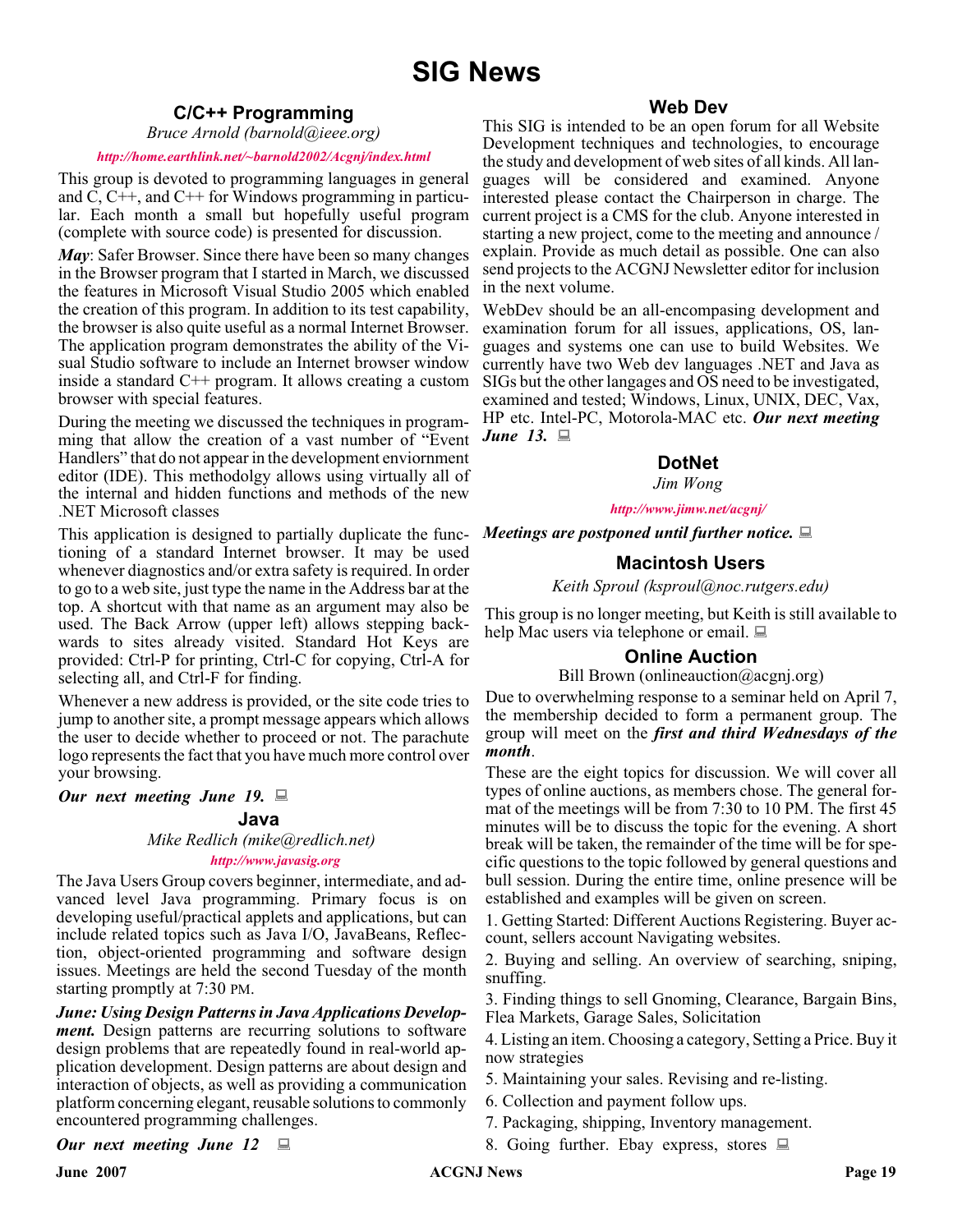### **PHP?**

Anyone interested in a new PHP SIG (Interpreted Script Programming Language), please get in touch with John Raff (*[jraff@comcast.net](mailto:jraff@comcast.net)*). PHP is a widely-used general-purpose scripting language that is especially suited for Web development and can be embedded into HTML. If you are new to PHP and want to get some idea of how it works, try the introductory tutorial (*<http://us2.php.net/tut.phpv>*).

### **Genealogy**

#### *Frank Warren (kb4cyc@webwarren.com)*

#### *<http://www.webwarren.com/kb4cyc/gensig.shtml>*

Genealogy SIG is for genealogists interested in computers and computer users interested in genealogy, and is a forum to assist members in furtherance of both endeavors. Meetings usually focus on genealogy more than on computers. We meet at 8 PM on the fourth Thursday of the month, but we do not meet in November or December. In addition to our Web page, we also have an electronic mailing list. Messages to the list should be addressed to *gensig@webwarren.com*. To subscribe, include the line "subscribe gensig" in the body of the message. *Next meeting ?*

*Due to work schedule conflicts, the SIG Leader cannot make the meetings. If anyone else would like to pick up the baton, carry the banner, help the SIG along, please let us know.*

### **NJ Gamers**

*Gregg McCarthy (greggmc@optonline.net)*

#### *<http://www.NJGamers.com>*

#### *[www.lanparty.com](http://www.lanparty.com)*

**The next Friday Night Frag will be June 8, 6 p.m. to Saturday 12 noon — 18 hours for 5 bucks!**

BYOC - Bring your own computer

BYOF - Bring your own food.

and if you don't like sitting on metal chairs... BYO chair!

# **FireFox Activity**

*Firefox@acgnj.org*

This SIG is intended to be an open forum for **all** FireFox and Mozilla techniques and technologies, to encourage the study and development of web sites of all kinds. All the browsers will be considered and examined. *Meeting third Monday of the month at 7 PM*. *Next meeting June 18.*

The first meeting of the FireFox Activity was led by David McRitchie to discuss, argue and kick around many concepts and ideas. Web2 is definitely in the mix. All are encouraged to "think out of the box" about new web site design. All members and guests are invited to check out the design concepts and voice their opinion.  $\Box$ 

### **Investing**

*Norm Wiss (cut.up@verizon.net)*

#### *[http://www.acgnj.org/groups/sig\\_investment.html](http://www.acgnj.org/groups/sig_investment.html)*

The Investment SIG continues with presentations on how to use analysis programs TC2000 and TCNet. Large charts are presented on our pull down screen and illustrate the application of computer scans and formulas to find stocks for profitable investments. Technical analysis determines buy points, sell points and projected moves. Technical analysis can also be used on fundamentals such as earnings, sales growth, etc. *Our next meeting: June 14.*

# **LUNICS (Linux/Unix)**

*Andreas Meyer (lunics@acgnj.org)*

#### *<http//www.acgnj.org/groups/lunics.html>*

LUNICS is a group for those who share an interest in Unix and similar operating systems. While we do quite a bit with Linux, we've also been known to discuss Solaris and BSD too. We generally meet on the first Monday of the month at 8 PM at the Scotch Plains Rescue Squad. See the web page for directions and more information. *Next meeting June 4.*

# **Layman's Forum**

*Matt Skoda (som359@aol.com)*

*<http://www.acgnj.org/groups/laymans.html>*

*We meet on the second Monday of the month* (no meetings in July and August) to discuss issues of interest to novice users or those who are planning to get started in computing. Watch our Web page for updates and announcements.  $\Box$ 

### **Window Pains**

*John Raff (jraff@comcast.net)*

#### *<http://www.acgnj.org/groups/winpains.html>*

This meeting is a combination of the older PC Symposium, PC User Group and Random Access Session which are now defunct. The intent is to provide the members with Windows oriented application discussions both Microsoft and Linux style. The presentation will be directed toward the more heavy technological level of attendee, although newbies are welcomed.

*June 15*: MS Word and MS Excel Macros, Paul Natanson  $\Box$ 

### **Main Meeting**

*<http://www.acgnj.org/groups/mainmeet.html>*

*Evan Williams (tech@evanwilliamsconsulting.com)*

*June 1*: PC Magazine's Bill Machrone

*No meetings in July or August*

# **A Word of Thanks**

The TCF Recreation Center traffic control crew wishes to send a special "Thank You" to Emil Haverick for the loan of his two walkie-talkies. Those were the only communication devices they had on Saturday morning, and really helped to reduce the 6 am vendor unloading chaos.  $\Box$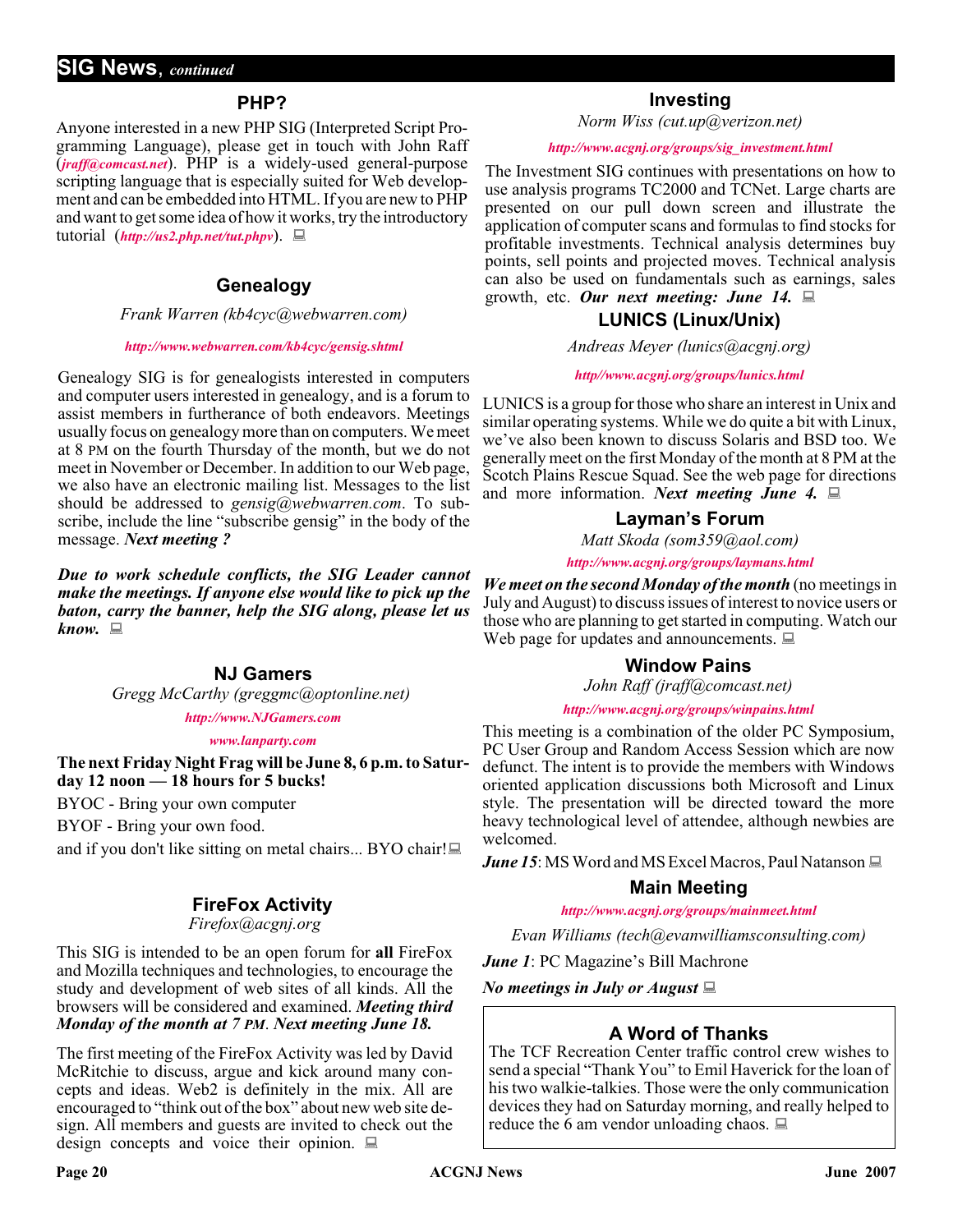# **Guru Corner**

If you need help with any of the technologies listed below, you can call on the person listed. Please be considerate and call before 10 PM.

# **Discount Computer Magazine Price List**

**As described by the DealsGuy**

1 yr 2 yr 3 yr

| call before 10 PM.       |                     |              |                                                                                                                            |         |       |       |
|--------------------------|---------------------|--------------|----------------------------------------------------------------------------------------------------------------------------|---------|-------|-------|
|                          |                     |              | <b>Computer Games</b>                                                                                                      | \$10.95 | 20.95 | 29.95 |
|                          | <b>Software</b>     |              | <b>Computer Gaming World</b>                                                                                               | 14.95   | 28.95 | 41.95 |
| <b>HTML</b>              | Mike Redlich        | 908-246-0410 | Computer Shopper1                                                                                                          | 16.97   | 32.95 | 47.95 |
|                          |                     |              | Dr. Dobbs Journal                                                                                                          | 15.95   | 30.95 |       |
|                          | Jo-Anne Head        | 908-769-7385 | Mac Addict                                                                                                                 | 10.97   |       |       |
| ColdFusion               | Jo-Anne Head        | 908-769-7385 | Mac Home Journal                                                                                                           | 15.97   | 29.97 |       |
| <b>CSS</b>               | Frank Warren        | 908-756-1681 | Mac World                                                                                                                  | 12.95   |       |       |
|                          |                     |              | Maximum PC                                                                                                                 | 9.95    | 18.95 | 27.95 |
|                          | Jo-Anne Head        | 908-769-7385 | Microsoft System Journal                                                                                                   | 21.95   | 39.95 |       |
| Java                     | Mike Redlich        | 908-246-0410 | PC Gamer                                                                                                                   | 12.95   |       |       |
| $C++$                    | <b>Bruce Arnold</b> | 908-735-7898 | PC Magazine (22/44/66 Issues)                                                                                              | 25.97   | 48.95 | 68.95 |
|                          | Mike Redlich        | 908-246-0410 | PC World                                                                                                                   | 16.95   |       |       |
|                          |                     |              | Wired                                                                                                                      | 6.00    | 12.00 | 17.00 |
| ASP                      | Mike Redlich        | 908-246-0410 | These prices are for new subscriptions and renewals. All or-                                                               |         |       |       |
| Perl                     | John Raff           | 973-560-9070 | ders must be accompanied by a check, cash or Money Order.<br>Make payable to Herb Goodman, and mail to:                    |         |       |       |
|                          | Frank Warren        | 908-756-1681 | Herb Goodman, 8295 Sunlake Drive, Boca Raton,                                                                              |         |       |       |
| XML                      | Mike Redlich        | 908-246-0410 | FL 33496<br>Telephone: 561-488-4465, e-mail: hgoodman@prodigy.net                                                          |         |       |       |
| Genealogy                | Frank Warren        | 908-756-1681 | Please allow 10 to 12 weeks for your magazines to start. For                                                               |         |       |       |
| <b>Home Automation</b>   | Frank Warren        | 908-756-1681 | renewals you must supply an address label from your pres-<br>ent subscription to insure the correct start of your renewal. |         |       |       |
| <b>Operating Systems</b> |                     |              | As an extra service I will mail a renewal notice about 4                                                                   |         |       |       |
| Windows 3.1              | Ted Martin          | 732-636-1942 | months prior to their expiration date. I carry more than 300<br>titles at excellent prices — email for prices. $\Box$      |         |       |       |
|                          |                     |              |                                                                                                                            |         |       |       |

# **ACGNJ MEMBERSHIP APPLICATION**

Sign up online at http://www.acguj.org/membershipApplication.html and pay dues with PayPal.

|                 |                                          |                                                                                   | Dues |                |                |                       |
|-----------------|------------------------------------------|-----------------------------------------------------------------------------------|------|----------------|----------------|-----------------------|
|                 | <b>US/CANADA</b>                         | <b>FAMILY OF MEMBER</b>                                                           |      | <b>FOREIGN</b> | <b>STUDENT</b> | <b>SENIOR CITIZEN</b> |
| 1 Year          | \$25                                     | (No Newsletter)<br>\$10                                                           |      | \$55           | \$20           | (Over 65)<br>\$20     |
| 2 Years         | \$40                                     |                                                                                   |      |                |                |                       |
| 3 Years         | \$55                                     |                                                                                   |      |                |                | \$45                  |
|                 | Mail this application and your check to: | AMATEUR COMPUTER GROUP OF NEW JERSEY, INC., P.0. BOX 135, SCOTCH PLAINS, NJ 07076 |      |                |                |                       |
|                 |                                          | New Member Renewal                                                                |      | Address Change |                |                       |
| First Name      |                                          |                                                                                   |      | Last Name      |                | Phone                 |
| Mailing Address |                                          |                                                                                   |      |                |                | E-Mail                |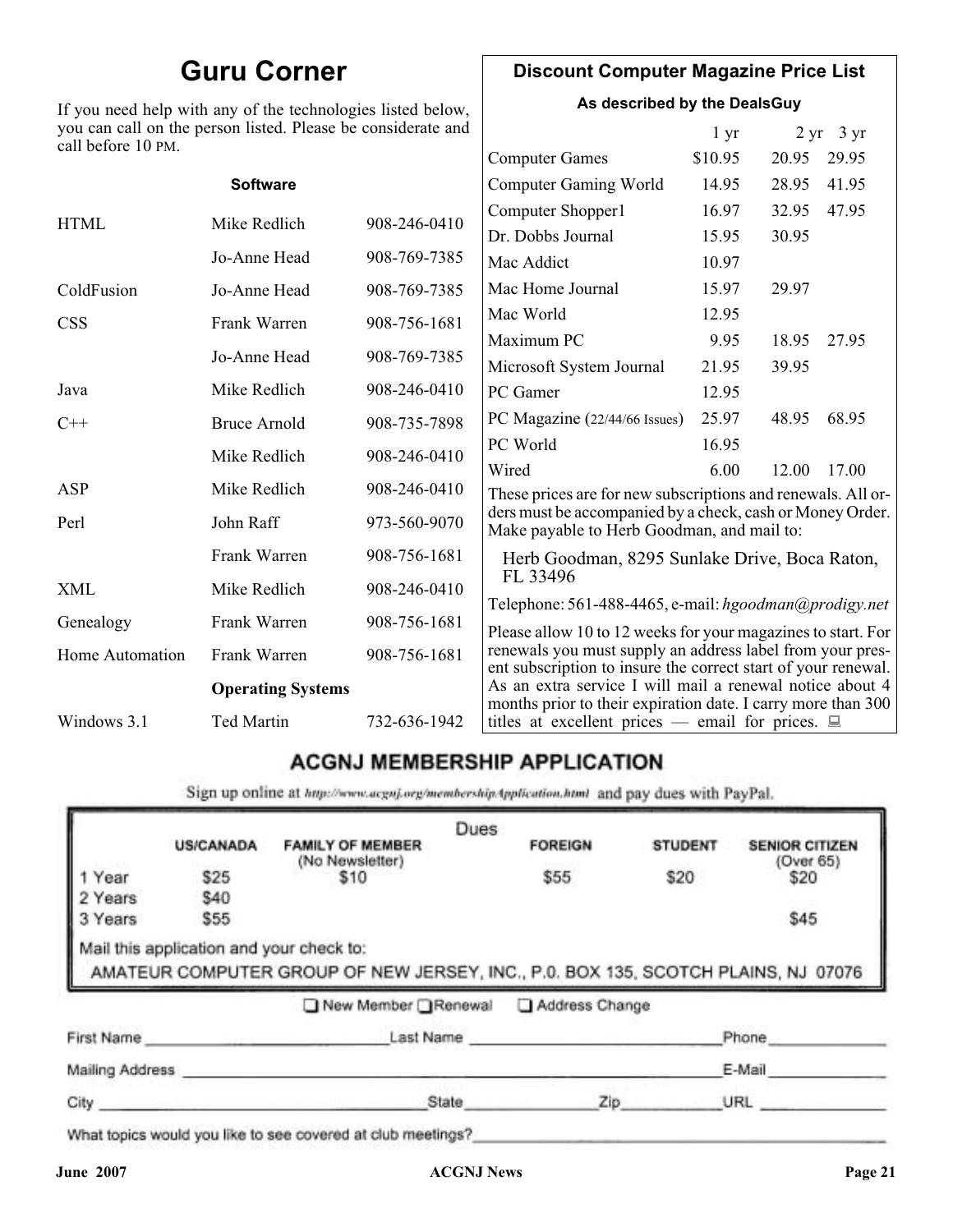|                                                                                                                                                                               | <b>Other Local Computer Groups</b>                                                                                                                        |                                                                                                                                                                      |  |  |  |
|-------------------------------------------------------------------------------------------------------------------------------------------------------------------------------|-----------------------------------------------------------------------------------------------------------------------------------------------------------|----------------------------------------------------------------------------------------------------------------------------------------------------------------------|--|--|--|
| <b>Princeton Macintosh User Group:</b> 7:15 pm 2nd<br>Tuesday, Jadwin Hall, A-10, Washington Rd,<br>Princeton, $(609)$ 252-1163, www.pmug-nj.org                              | Linux Users Group in Princeton: 7 pm, 2nd<br>Wednesday, Lawrence Branch Mercer Library,<br>Rt#1 & Darrah Lane, Lawrence NJ<br>http://www.lugip.org        | New York PC: 3rd Thurs, 7 pm, PS 41, 116 W<br>11th St. For info call hotline, (212) 533-NYPC,<br>http://www.nypc.org                                                 |  |  |  |
| <b>Computer Education Society of Philadelphia:</b><br>Meetings & Workshops at Jem Electronics, 6622<br>Castor Ave, Philadelphia PA. www.cesop.org/                            | <b>Brookdale Computer Users Group:</b> 7 pm, 3rd<br>Friday, Brookdale Community College, Bldg<br>MAN Rm 103, Lincroft NJ. (732)-739-9633.<br>www.bcug.com | NJ Macintosh User Group: 8 pm, 3rd Tuesday,<br>Allwood Branch Library, Lyall Rd, Clifton NJ.<br>$(201)$ 893-5274 http://www.njmug.org.                               |  |  |  |
| PC User Group of So. Jersey: 2nd Mon., 7 pm,<br>Trinity Presb. Church, 499 Rt 70 E, Cherry Hill,<br>NJ. L. Horn, (856) 983-5360<br>http://www.pcugsj.org                      | Hunterdon Computer Club: 8:30 am, 3rd Sat,<br>Hunterdon Medical Center, Rt 31, Flemington NJ.<br>www.hunterdoncomputerclub.org. (908)<br>995-4042.        | NY Amateur Computer Group: 2nd Thurs, 7<br>pm, Rm 806 Silver Bldg, NYU, 32 Waverly Pl,<br>NYC http://www.nyacc.org                                                   |  |  |  |
| Morris Micro Computer Club: 7 pm 2nd Thurs.,<br>Morris County Library, Hanover Ave, Morristown<br>NJ, (973) 267-0871.<br>http://www.morrismicro.com                           | Central Jersey Computer Club: 8 pm, 4th Fri-<br>day, Rm 74, Armstrong Hall, College of NJ. Rich<br>Williams, (609) 466-0909.                              | NJ PC User Group: 2nd Thurs, Monroe Rm at<br>Wyckoff Public Library, 7 pm. Maureen Shannon,<br>(201) 853-7432, www.njpcug.org                                        |  |  |  |
| <b>Philadelphia Area Computer Society: 3rd Sat, 12</b><br>noon Main Meeting, groups 8 am-3 pm. Upper<br>Moreland Middle School, Hatboro PA. (215)<br>842-9600 www.pacsnet.org | NJ Computer Club: 6:15 pm, 2nd Wednesday ex-<br>cept Jul & Aug, North Branch Reformed Church,<br>203 Rt 28, Bridgewater NJ. http://www.njcc.org           | Princeton PC Users Group: 2nd Monday,<br>Lawrenceville Library, Alt Rt 1 & Darrah Lane,<br>Lawrenceville, Paul Kurivchack (908) 218-0778,<br>http://www.ppcug-nj.org |  |  |  |

**Classified**

**FREE TO MEMBERS**. Use our classified ads to sell off your surplus computer stuff. Send copy to Classified, ACGNJ NEWS, P.O. Box 135, Scotch Plains NJ 07076 or e-mail to the editor, *bdegroot@ptd.net*. Classified ads are free to members, one per issue. Non-members pay \$10. Send check payable to ACGNJ Inc. with copy. Reasonable length, please. Deadline: 1st of preceding month. (For example, April 1 for May issue.)



**Radio and TV Programs**

**Computer Radio Show**, WBAI 99.5 FM, NY, Wed. 8-9 p.m.

**Software Review, The Learning Channel, Saturday** Channel, Saturday  $10-10:30$  p.m. **On Computers**, WCTC 1450

AM, New Brunswick, Sunday 1-4 p.m. To ask questions call (800) 677-0874. **PC Talk**, Sunday from 8 p.m. to 10 p.m., 1210 AM Philadelphia.

1800-876-WPEN, Webcast at *<http://www.pctalkweb.net>*.

#### **MarketPro Shows**

#### *<http://www.marketpro.com/>*

**May 12:** Parsippany Hilton, Parsippany **May 19-20**: Raritan Center**,** Edi- son **May 26-27**: Meadowlands Expo Center, Secaucus **June 30-Jul 1**, Meadowlands Expo Center, Secaucus

 $\blacksquare$ Amold **Auditorium**  $178$  $\sqrt{1.5 \cdot 22}$ Fcho Sorden State Parkw Queen Diner Boyle Ave ر<br>هليا Г Scotch Pigins Rescue Sound **Frit 135** 

*<http://www.apcug.net>*

### **Directions to Meetings at Scotch Plains Rescue Squad, 1916 Bartle Ave., Scotch Plains NJ**

#### **From New York City or Northern New Jersey**

Take Route 1&9 or the Garden State Parkway to US 22 Westbound.

#### **From Southern New Jersey**

Take Parkway north to Exit 135 (Clark). Stay on left of ramp, follow circle under Parkway. Bear right to Central Avenue; follow to Westfield and under RR overpass. Left at light to North Avenue; follow to light in Fanwood. Right on Martine (which becomes Park Ave). Right on Bartle Ave in middle of shopping district.Scotch Plains Rescue Squad (2-story brick) is located on the right. Do not park in the row next to the building — you'll be towed.

#### **From I-78 (either direction)**

Take exit 41 (Scotch Plains); follow signs to US 22. Turn right at mile past Terrill Road and immediately past the overpass. Exit onto light at bottom of hill and use overpass to cross Rt. 22. Follow US 22 Park Avenue South and follow the directions above to the Rescue Westbound directions.

#### **From US 22 Westbound**

Exit at Park Avenue, Scotch Plains after McDonalds on the right, diagonally opposite Scotchwood Diner on the left, immediately before the overpass. After exiting, turn left at the light and use overpass to cross US 22. Bear right at bottom of ramp to continue south on Park Avenue. Turn left at the second light (a staggered intersection). Scotch Plains Rescue Squad (2-story brick) is on the right. Do not park in the row next to the building — you'll be towed. We meet on the second floor, entering by the door at the right front of the building.

#### **From Western New Jersey**

Take US 22 Eastbound to the Park Avenue exit. The exit is about a Squad building.  $\Box$